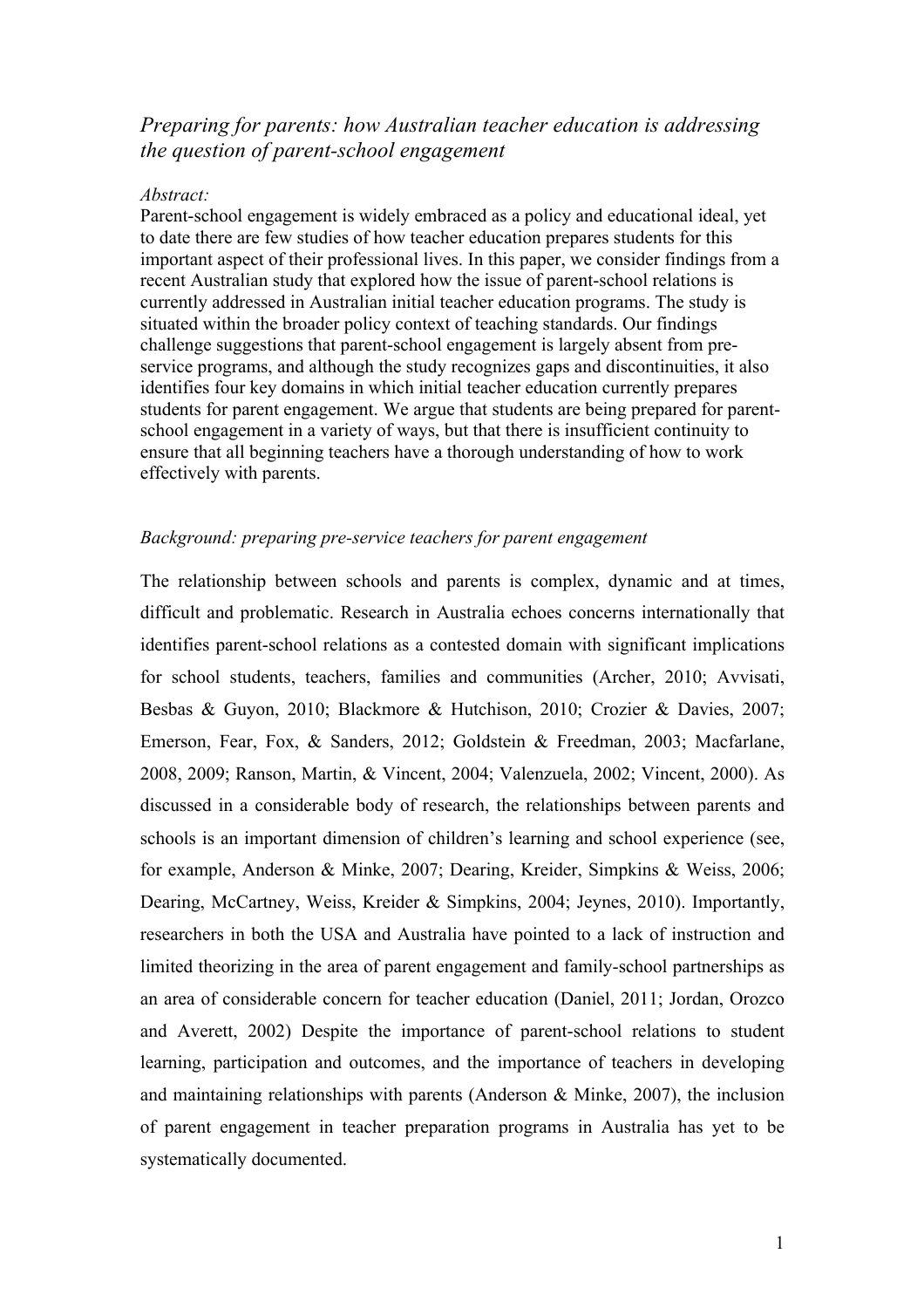In this paper we discuss findings from an exploratory study of the place of parent engagement in Australian pre-service teacher education programs. Our initial attempts to map the preparation of pre-service students for addressing parent-school relations reveals a remarkably diffuse and changing constellation comprising stand-alone units, special interest subjects/units (heretofore referred to as units) and programs, inclusions embedded within foundational areas of educational study, and experiences of parent engagement during practicum placements. Our study also suggests that while teacher education prepares beginning teachers for parent engagement in a variety of ways, more could be done to ensure continuity across programs and in the tertiary sector more broadly to ensure that all beginning teachers enter the profession sufficiently equipped for this complex and important aspect of teachers' work.

Our study was undertaken as the Australian and State and Territory governments, in consultation with a range of stakeholders, were in the process of negotiating national standards for ongoing teacher accreditation (Bloomfield, 2009; Thomas, 2008). In this context, we see such research as useful for thinking through issues associated with the ways that pre-service, beginning, and indeed, experienced teachers learn about, enact, and reflect upon their professional practice in relation to the parents of the school children they teach. Echoing the importance of parent and community involvement, the *Family Schools Partnership Framework* (Department of Education, Employment and Workplace Relations, 2010) urges:

Family-school communication needs to be taken seriously and must be valued, recognised, and rewarded by schools and education systems. It is essential to provide teachers and school leaders with education and training programs to prepare them to communicate effectively with families in an approachable manner. It is equally important to empower and encourage families to communicate effectively with schools' (DEEWR, 2010: 6).

Despite the potential promise of such policy agendas, it is important to recognise that across Anglophone nations, concerns have been raised about whether the policy ideal of parent engagement is realised at the school level (Baum & McMurray-Schwarz, 2004; Bingham & Abernathy, 2007; Epstein, 2001; Lawson, 2003; Nakagawa, 2000). In part, this is a question of professional preparation, and whether teachers and principals are adequately equipped for developing and sustaining effective parent-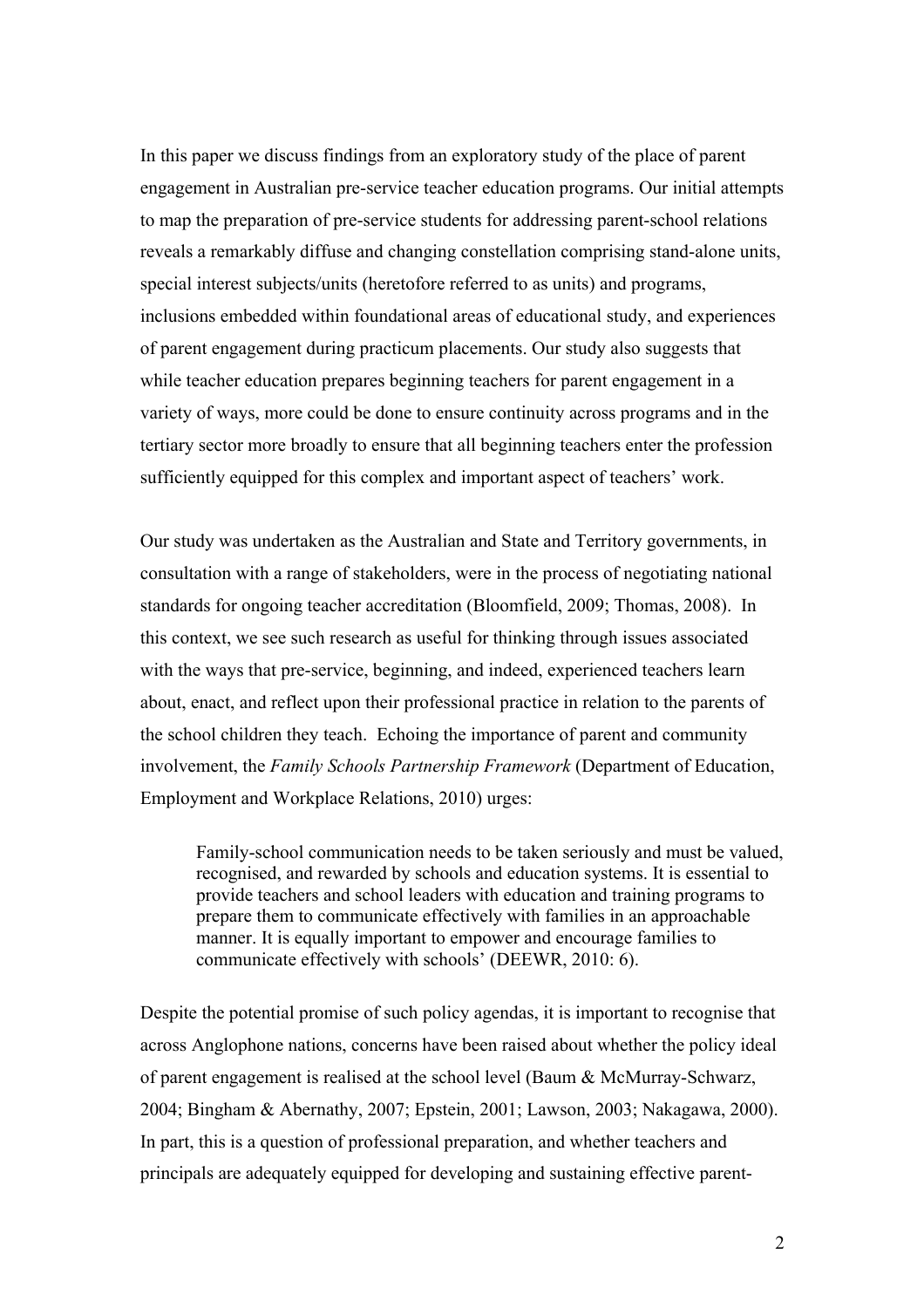school relationships. As Baum & McMurray-Schwarz note of their American study, although pre-service teachers made positive comments about the potential relationships, they 'expressed concerns about the quality of the teacher-family relationship'(2004: p. 58). In the Australian context, some commentators have observed that professional preparation for teachers and principals in managing relationships and partnerships with parents and families is limited (McConchie, 2004; MacGregor, 2005).

The call for greater attention to family-school communication within teacher education is echoed across other Anglophone countries. In the United Kingdom, for example, researchers have noted the significant shift in expectations placed upon graduate teachers, whose understandings of parental involvement are likened to 'a laundry list of things that good parents do for their children's education' (Calabrese Barton, Drake, Perez, St Loius, & George, 2004: 3). Similar issues have been raised in the American context (Baum & McMurray-Schwarz, 2004; Brand, 1996; Epstein 2001; Ferrara & Ferrara 2005). Hargreaves (1999) points out the anxiety experienced by teachers about their relationships with parents, identifying 'the problem of unpreparedness' as a particular issue in accounting for why 'the more pervasive reality is often very different' from the rhetoric and research concerning partnerships. Hargreaves notes that 'Few teachers are trained how to interact and work effectively with parents, or even with adults in general. They are unprepared to work with the conflicts, crises and general emotional turmoil that parent communication and criticism throw at them' (1999: 2).

In Australia, the National Mapping of Teacher Professional Learning Project reported findings from a national survey of teachers showing that:

…82 per cent of teachers feel they need more professional learning in the area of parent and community involvement, highlighting the importance of this to teachers and schools. This was chosen by a larger proportion of teachers in the sample than any other listed topic (Doecke, Parr, North, Gale, Long, Mitchell, Rennie, & Williams, 2008: 6).

In light of the above, our study is interested in shedding light on the ways that preservice teacher education addresses parent engagement, with a view to better understanding whether, to what extent, and in what ways beginning teachers learn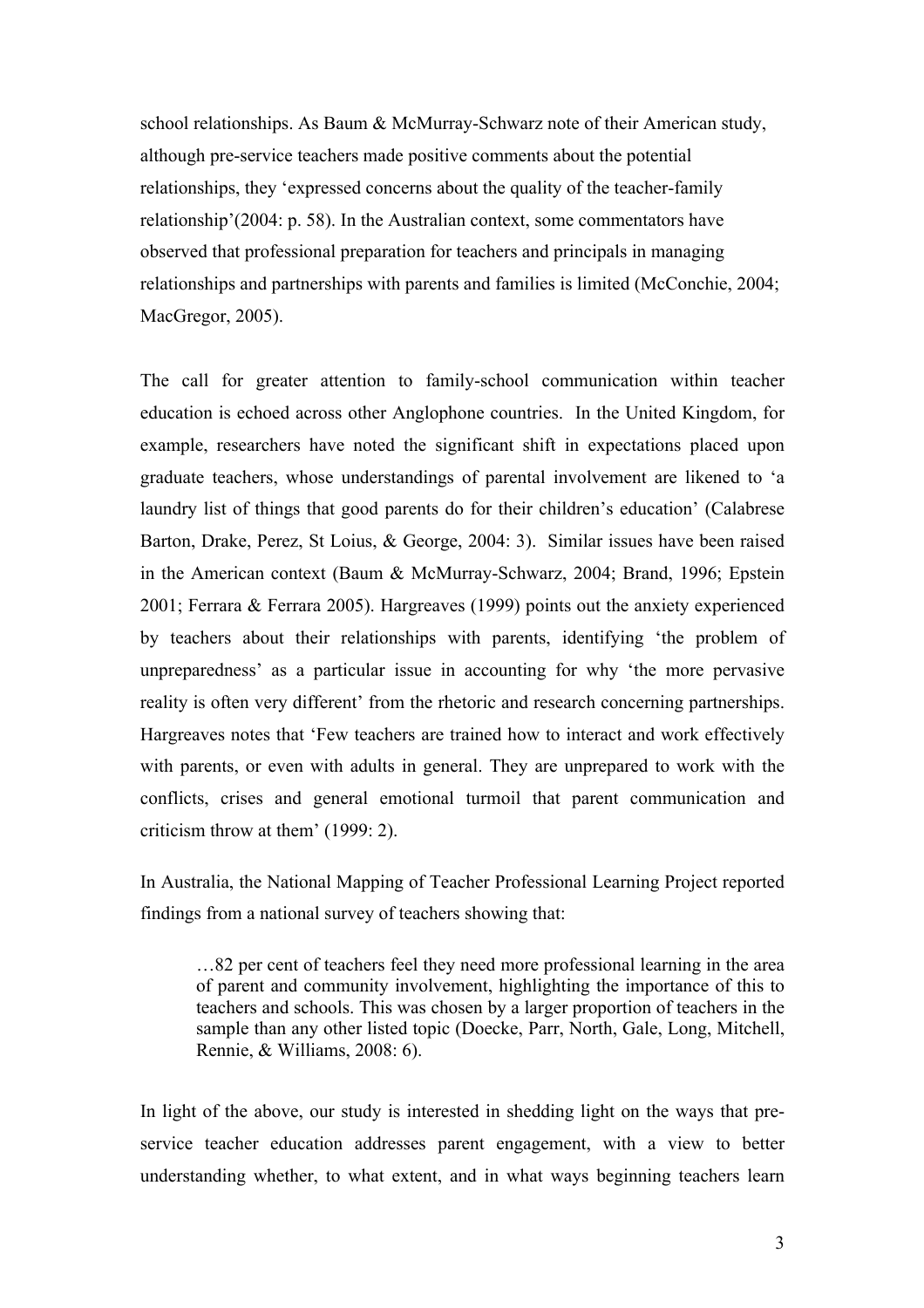about this important aspect of their professional lives. The view taken here is that establishing and maintaining positive parent-school relations is crucial to teachers' professional practice, and therefore merits a consistent place in all pre-service teacher education programs.

However, our findings suggest that the variable ways in which parent engagement is addressed in teacher education make it difficult to establish the frequency and depth with which student learning on this topic can be ensured. While it is clear that some programs attend to the topic only minimally, others maintain it as a focus that is integrated and extended across programs.

#### *Teacher professional standards and the 'parent' question*

The increased policy emphasis on the benefits of collaborative relationships between families and schools is reflected in state-based professional standards documents developed at different times over recent years in all Australian states and territories except the ACT. Although standards differ across states and territories, they share a common commitment to the need for graduate teachers to be able to build effective partnerships and communicate effectively with parents and caregivers, including when reporting on student assessment and progress. Building on current teacher regulatory authorities in accrediting pre-service teacher education programs, the 'Draft National Professional Teacher Standards Framework' (AITSL, 2010) reflects policy aims to promote national consistency in standards linked to registration, accreditation, professional learning and career progression. Currently still in a consultation stage, the draft standards outline a number of aspects relating to familyschool relations ('Standard 7: Contribute to the school and the professional community'.

One key area of debate in the draft standards has been their departure from an earlier, more dynamic and active approach towards parent engagement in state professional standards (eg 'Demonstrate the capacity to communicate effectively with parents and caregivers' (NSW Institute of Teaching Standards: 7.1.1); 'Employ strategies building effective relationships with students, parents and colleagues' (Victorian Standards for Graduating Teachers: 6.1). In the National Professional Standards, the emphasis is placed on the less active and less demonstrative notion of 'understanding'. Standard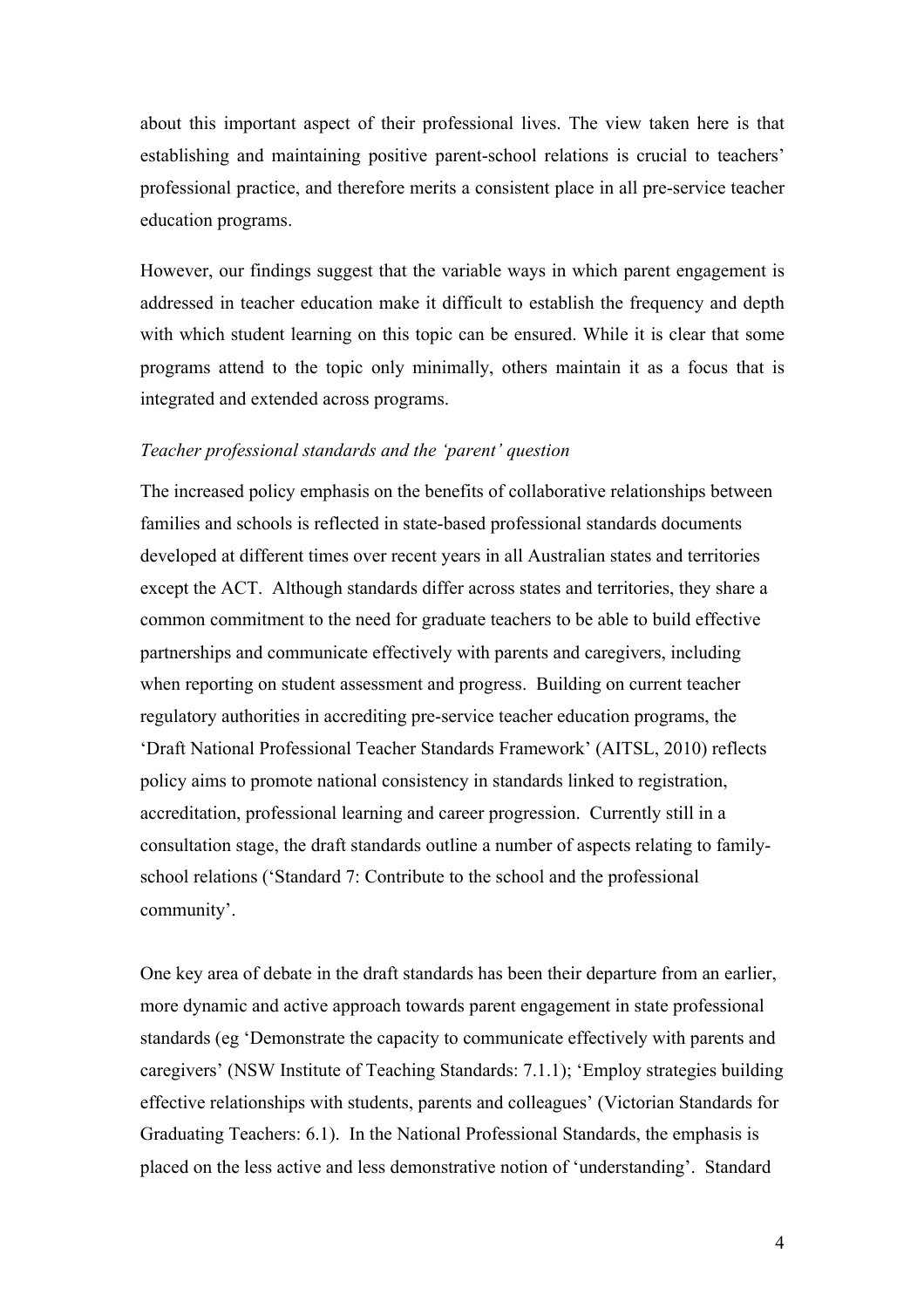7.5, for example, stipulates that Graduate teachers are expected to 'Understand the importance of involving parents/caregivers in the learning of their children'. This issue has been taken up in state submissions to AITSL. The submission from the Professional Teachers' Council of NSW in response to the draft standards, for example, suggests the need to:

'Replace the verbs "to know and understand" with skills that are more powerful active verbs that are readily observable and identifiable in teacher performance. The standards must require that a teacher be able to demonstrate that they can do something (in particular). For example, "…demonstrates an understanding of ....when ..." , "apply their understanding to ...". We recommend inclusion of words such as demonstrate, apply, implement and enter similar verbs to help clearly measure its descriptor has been achieved' (Professional Teachers' Council NSW, 2010).

The same issue is raised in the submission from the Queensland College of Teachers: 'Standard 7.5 implies that Graduates only have to 'understand' the importance of involving parents/caregivers – the descriptor for the Proficient level should apply, i.e. 'establish and maintain respectful and collaborative relationships with parents/caregivers'… (2010: 3). Further, they add that 'Additional descriptors also could be considered along the lines of… strategies for involving students in community-based learning and for developing partnerships with family and community' (QLD College of Teachers, 2010: 5).

These are more than minor semantic distinctions, and draw attention to the potential disjuncture between teachers having an awareness or understanding of the importance of parent/caregiver engagement in schools, and developing strategies and competencies to actively establish and maintain such relationships. As public statements of what constitutes graduate teacher quality and capacities, standards provide a framework that makes explicit the knowledge and skills required at different stages across teachers' careers, including those needed for building and maintaining family-school relationships. Despite a clear commitment across preservice programs to developing graduate teachers' understanding of the importance of such relationships, the extent to which teacher education graduates should be required to translate this understanding into demonstrating competency in engaging with parents/carers remains a subject of debate. In particular, the more practical aspects of developing effective communication and relationship building skills can fall outside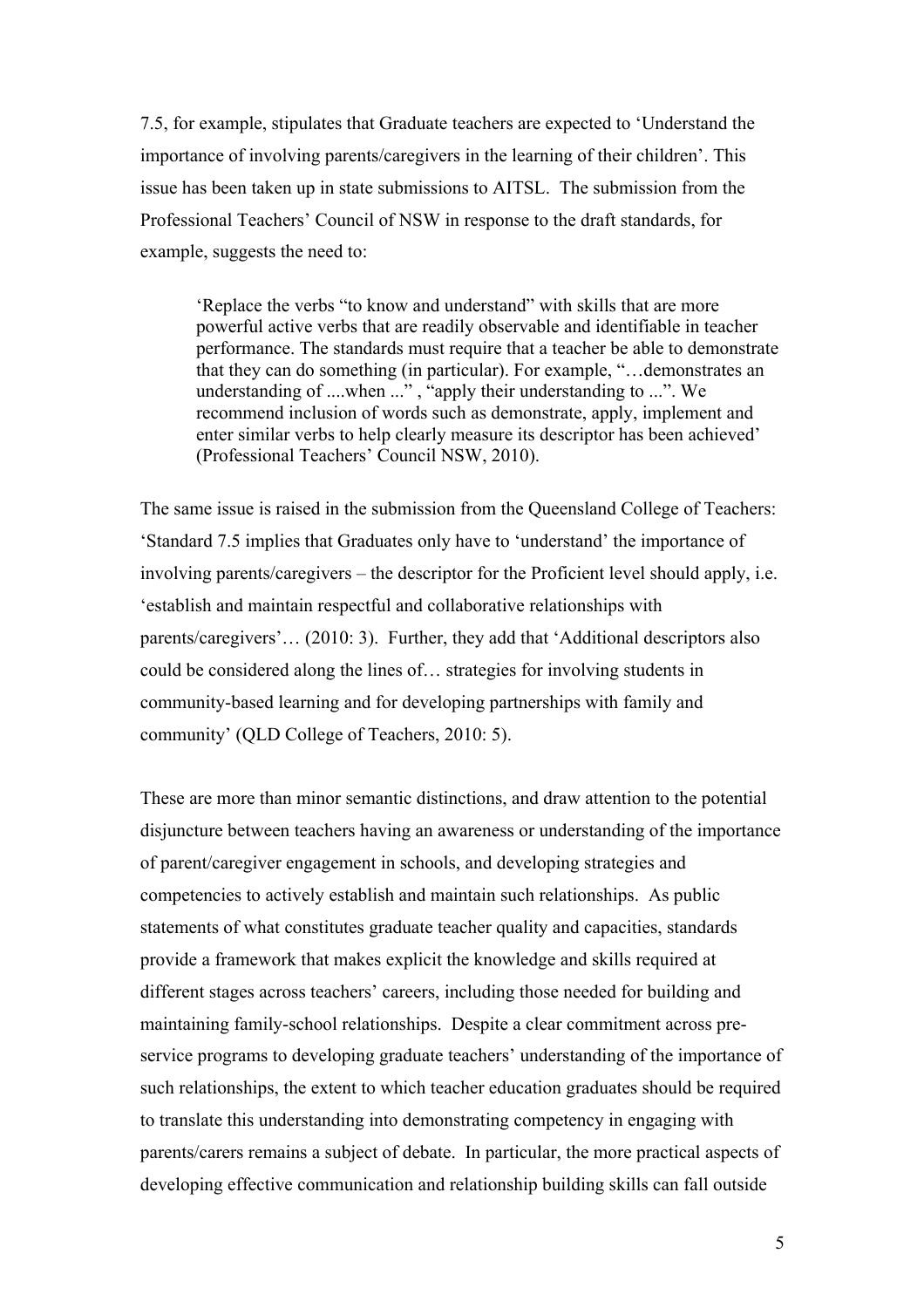the purview of teacher education programs that see their primary responsibility as preparing students for classroom teaching.

It is important to acknowledge the complexities at work in the coordination of preservice programs with multiple stakeholders:

- a) the already crowded curriculum of both schools and university teacher preparation programs;
- b) finding and managing student placements in a climate reliant upon maintaining good relationships between professional placement units and schools, where there is competition between universities for student placements, and schools and in which mentor teachers are not necessarily compensated adequately for the time and effort that goes into pre-service student mentoring;
- c) the complexity (especially in an increasingly de-regulated and expanding tertiary education market-place) of determining student suitability and monitoring their performance on practicum; and
- d) the degree of diligence and caution that may need to be exercised where inexperienced university students are to interact in what can be delicate and complicated relationships between schools and parents (Epstein, 2001; Blackmore & Hutchison, 2008; Lasky, 2000; Macfarlane, 2009).

However, researchers in the United States, in particular, have provided examples of how such experiences might be gained by pre-service teachers, and have shown that such activities can have significant impacts on pre-service student beliefs and attitudes about parents (Baum & McMurray-Schwarz, 2004; Epstein 2002; Hiatt-Michael 2001). As we discuss in following sections, Australian teacher education programs struggle with the complexities outlined above, with those we interviewed often lamenting the difficulties of making room in a crowded curriculum for a topic that students, and indeed some schools, may see as superfluous to the work of classroom teaching.

## *Notes about the study*

Our study<sup>1</sup> involved semi-structured interviews with 35 teacher educators whose teaching addresses the area of parent-school engagement. 15 Australian universities in

 <sup>1</sup> This study was undertaken as part of a larger project commissioned by the following parent representative organizations in the Australian state of New South Wales: *NSW Parents' Council,*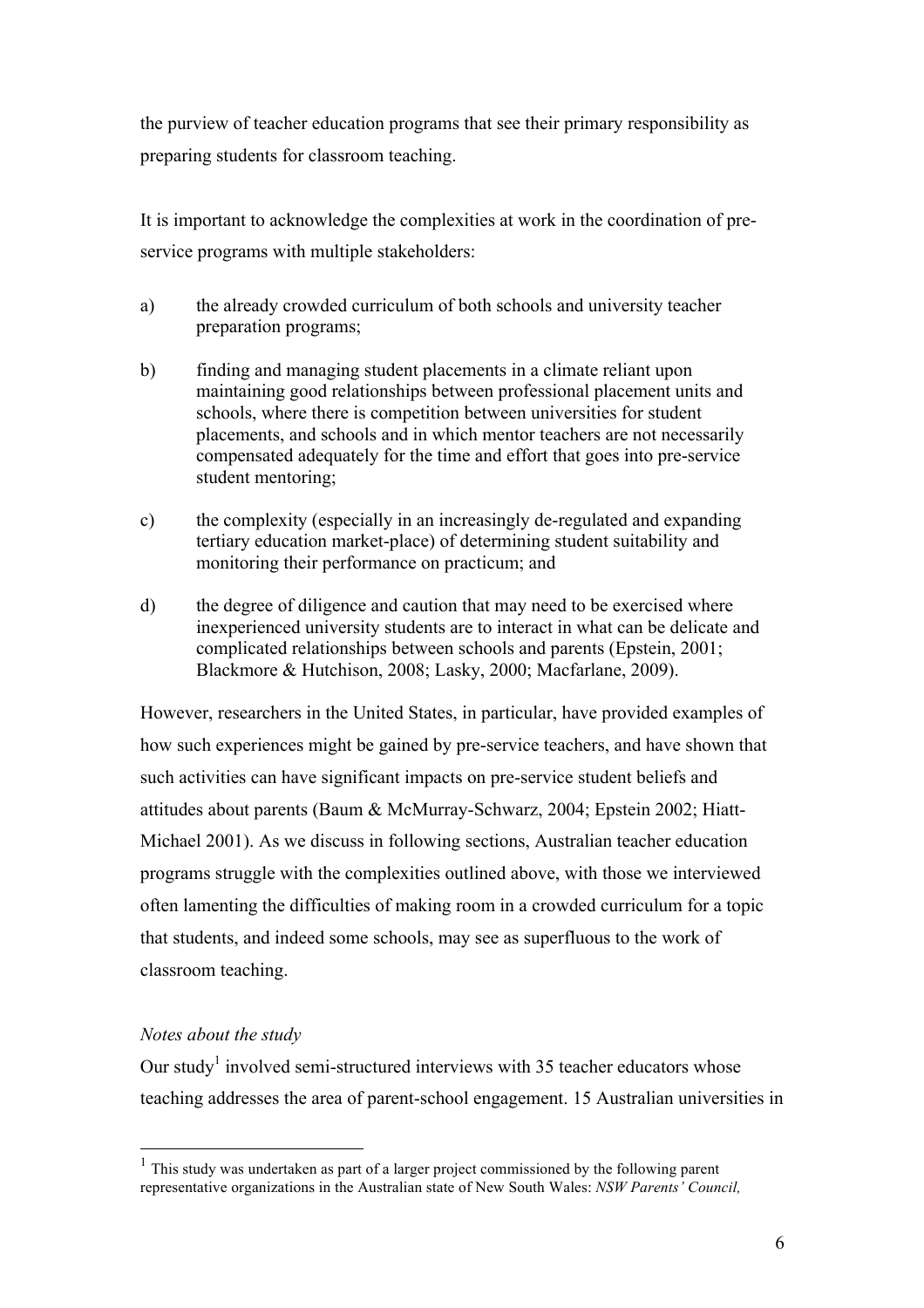New South Wales, Victoria, South Australia, Western Australia, Northern Territory and Queensland agreed to take part in the study. Telephone interviews of approximately 20 minutes' duration were audio-recorded using a digital recording device, and electronic voice files were transcribed and anonymised. The study also explored documentary information collated from 38 Australian university handbooks and websites about programs and units of study in order to identify the range of units on offer that deal explicitly with issues pertaining to parent-school engagement. Our aim was to undertake an exploratory study that would provide a factual indication of the different ways in which pre-service teacher education programs currently prepare undergraduate students for engaging with parents and families. Documentary information about units of study that specifically include reference to working with parents and families, together with interviews, was considered a useful means of gathering a broad base of information for the purposes described.

Participants were initially contacted via recommendations from heads of department/heads of program, or referred to the research team by participating colleagues, on the basis of the relevance of their teaching areas to the concerns of the study. In this way, a purposive sample of participants who had close knowledge of their university's teacher education programs, as well as of the specific subjects in which parent engagement is included, was able to be selected. Purposive sampling in qualitative research studies of this sort involves the selection of individuals "based on specific purposes associated with answering a research study's questions" (Teddlie & Yu, 2007: 77), rather than selection of a representative sample from a total population. In this case, our interest in the selection of participants was to identify teacher educators whose substantive teaching and/or programmatic content of which they have oversight would best position them to provide informed comment with regard to this particular topic area. Interviewees were invited to discuss the ways that parent-school engagement is covered both in their teaching, and within their university programs more broadly.

<u>.</u>

*Council of Catholic Schools Parents in NSW & ACT, and the Federation of NSW Parents' and Citizens' Associations* and funded by the NSW Department of Education to produce teacher professional development programs and initial teacher education resources on the topic of engaging with parents, carers and families. The research was approved by the Australian Catholic University Human Research Ethics Committee, approval number N2011-36.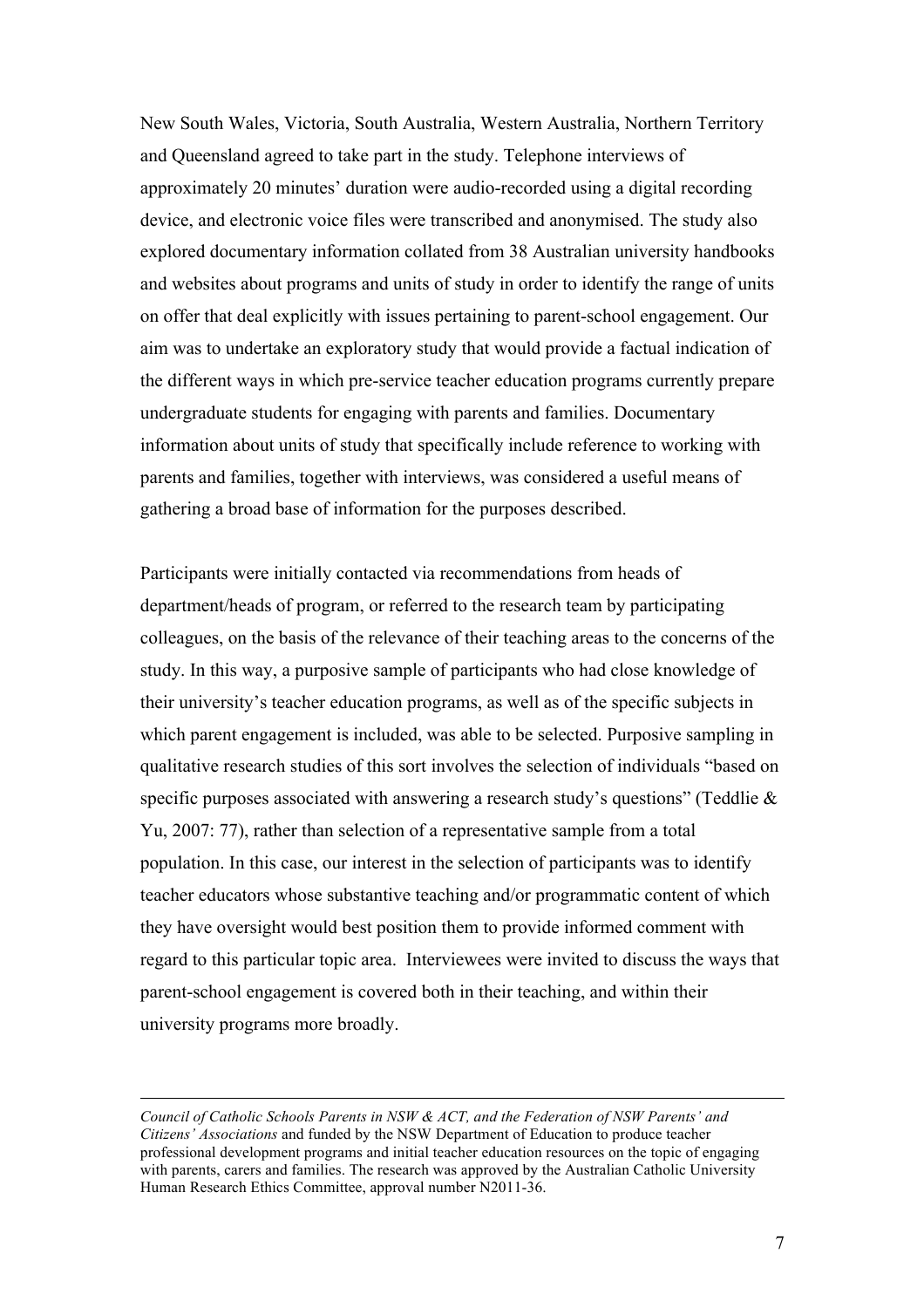Semi-structured interview questions were informed by program and course documentation collated prior to the interviews, allowing participants to elaborate on distinctive aspects of the ways that parent engagement is addressed in the programs and courses in which they had responsibility for teaching and/or program coordination. Participants were asked to describe how parent engagement is addressed in subjects that they teach, and invited to give examples of formal and informal ways that the topic is addressed. They were also invited to comment on whether and in what ways the topic is taught elsewhere in their particular teacher education program, and what the effects of its place in the teaching standards have been on its inclusion within courses and programs. Participants were also asked to comment on student attitudes toward parent-school engagement. This research proved timely as many teacher educators reported they were in the process of redesigning their pre-service programs in line with the National Standards implementation schedule of 2013.

As is generally the case with qualitative interviews, we aimed to "see the research topic from the perspective of the interviewee" (King, 2004: 11), and to understand how their perspectives might contribute to a better descriptive overview of current pre-service teacher preparation for engaging with parents. Interview data supported the categories that we identified in the analysis of textual data, which together provide the basis for the four domains discussed in greater detail in the latter half of this paper. In addition, interviews provided clarification of questions raised in preliminary analysis of textual data, and discussed issues that highlighted potential constraints in mapping the inclusion of a topic that is taught in multiple ways across a number of different programs and institutions.

# *Four key domains in which pre-service teachers learn about parent-school engagement*

As described above, four key domains were identified from available documentary sources, and confirmed and elaborated upon in participant interviews as the most common sites within pre-service programs for preparing pre-service teacher education students for understanding and working effectively with parents. Our initial review of documentary information regarding current courses, corroborated where possible with interview data, identified only 15 universities offering units in undergraduate pre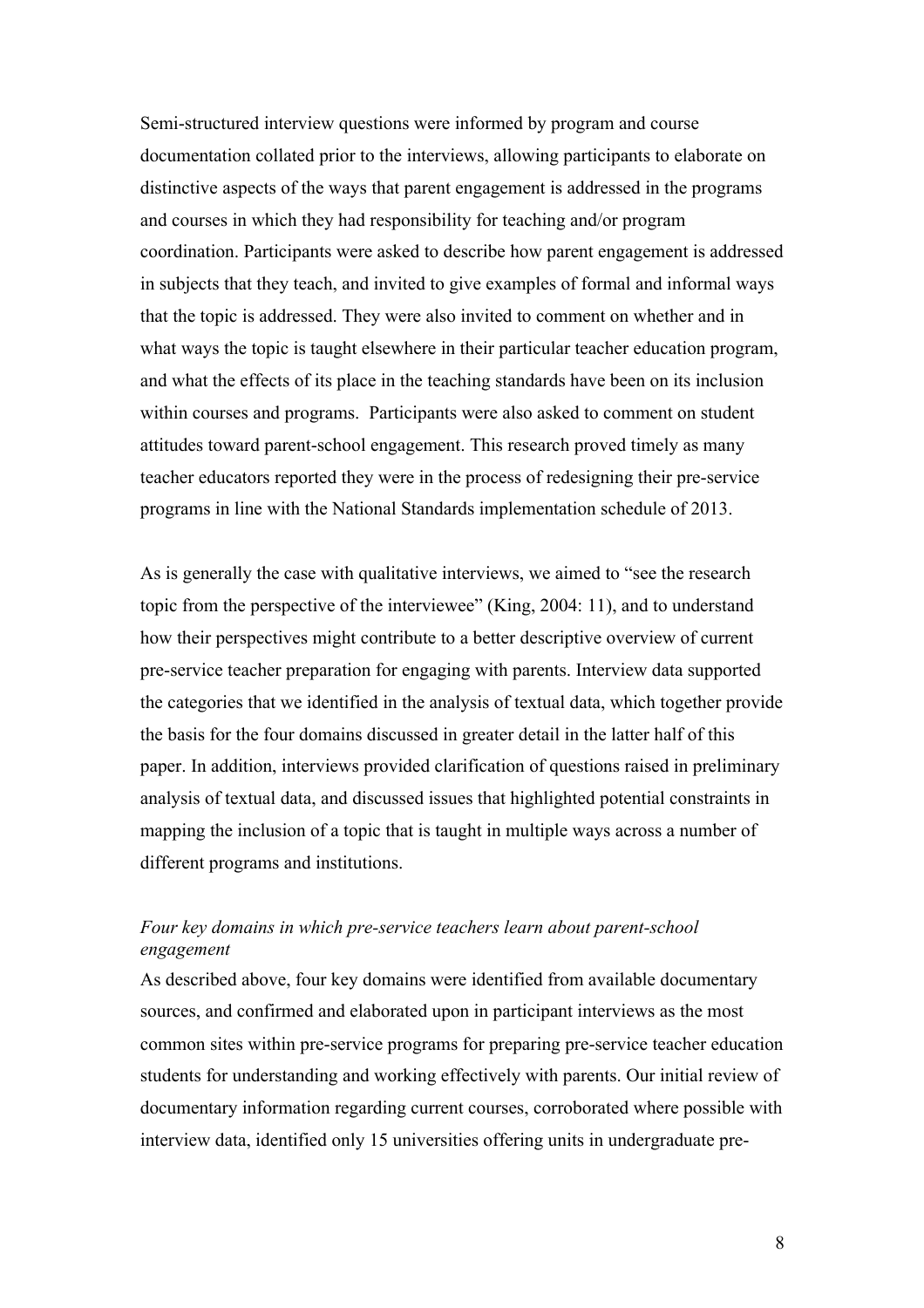service teacher education programs (primary and secondary) that referred explicitly to parents and families. These are summarized in the table below:

| Number of<br>universities | <b>General foundational</b><br>units that specifically<br>refer to parents/families | Stand alone units in<br>special interest areas | Stand-alone units (families,<br>partnerships, professional<br>communications) | Practicum |  |
|---------------------------|-------------------------------------------------------------------------------------|------------------------------------------------|-------------------------------------------------------------------------------|-----------|--|
|                           |                                                                                     |                                                |                                                                               |           |  |
|                           |                                                                                     |                                                |                                                                               |           |  |
|                           |                                                                                     |                                                |                                                                               |           |  |
|                           |                                                                                     |                                                |                                                                               |           |  |
|                           |                                                                                     |                                                |                                                                               |           |  |
|                           |                                                                                     |                                                |                                                                               |           |  |
|                           |                                                                                     |                                                |                                                                               |           |  |
|                           |                                                                                     |                                                |                                                                               |           |  |

Table 1: Australian universities offering pre-service teacher education units (in primary and secondary programs) specifically addressing issues regarding parents and families.

The first of the four domains represented in Table 1 above is the inclusion of familyschool relations within **general, foundational approaches**, and in particular within units that introduce students to the broader socio-cultural, historical and ecological contexts of education. The second domain is **stand-alone units in special interest areas of study** such as those included in programs for Indigenous and NESB/EAL education, special needs education and the education of rural/remote students and boys. The third domain is **stand-alone units explicitly devoted to addressing questions of parent or community engagement**, including topics such as professional communication with parents, families and/or communities. Finally, **professional experience** (also referred to as school placement or practicum) was identified as a fourth domain in which students learn about working effectively with parents, families and the community.

As indicated in Table 1, we found only two universities in which pre-service teachers were likely to encounter issues specifically pertaining to parent-school engagement in all four domains. Twelve universities in total offered stand-alone units devoted explicitly to addressing parent engagement, while only four specifically addressed parent engagement in practicum units. It is important to note that not all universities agreed to participate in the study, making ours a partial, rather than a comprehensive mapping. However, as discussed in the introduction, and again in greater detail in the remaining sections of this paper, our study highlights a lack of continuity across programs and in the sector more broadly, and supports calls from the research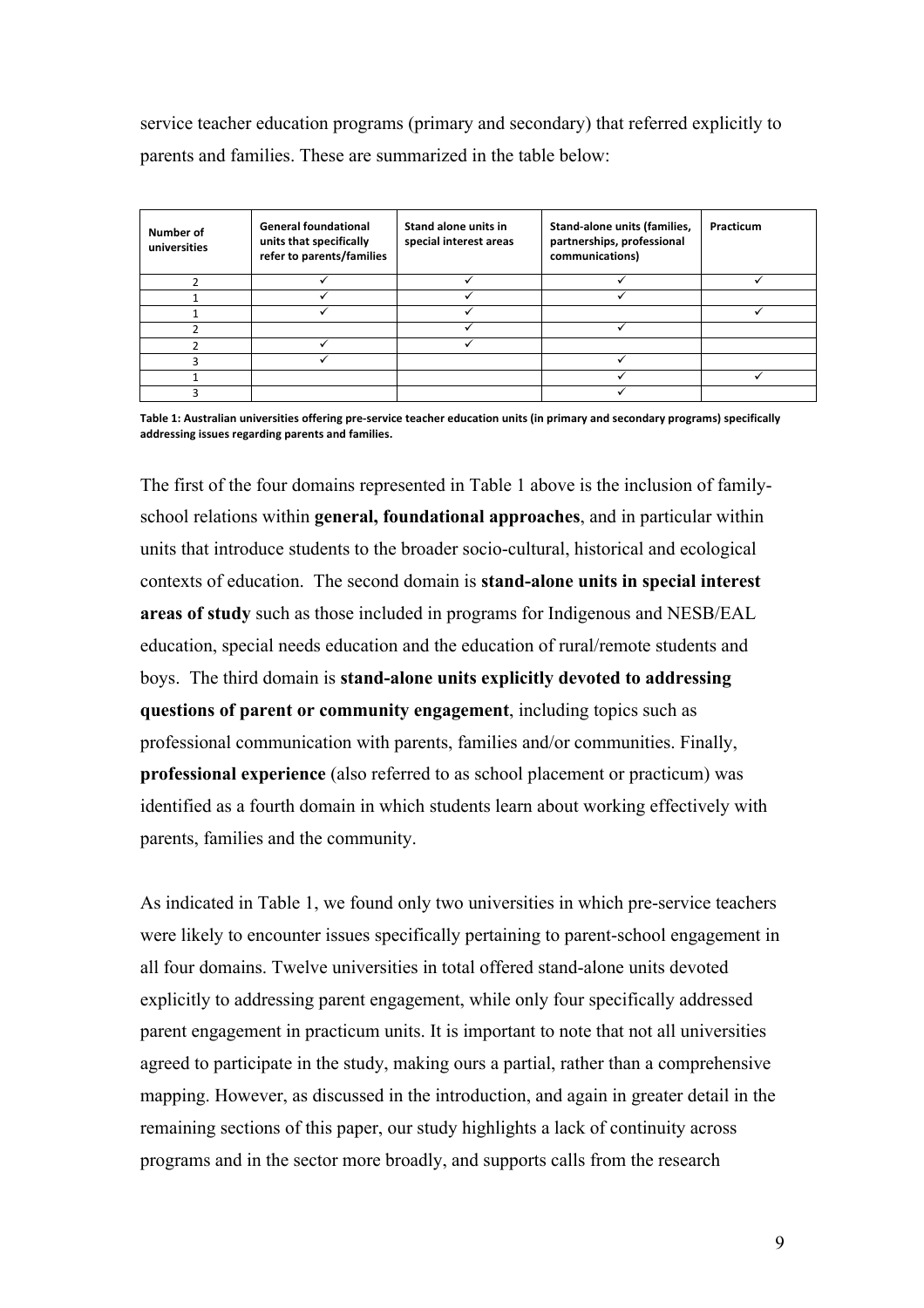literature regarding the need for greater consistency in preparing pre-service teachers for working with parents.

### *1. General, foundational approaches: socio-cultural perspectives*

Pre-service programs address the area of school-family relations within foundational first year units that introduce the pre-service teacher to the broader socio-cultural, historical and ecological contexts of education. These units generally relate to Standard 2.9 of the Draft National Standards 'Know about Australia, its history, environment and people, particularly Australia's Indigenous peoples and cultures. They understand how the changing nature of society, within and beyond Australia, impacts on teaching and learning', as well as Standard 7.5: 'Understand the importance of involving parents/caregivers in the learning of their children'. Typically, these units approach diversity and difference from a social justice perspective and adopt a critical approach to contemporary schooling practices and processes. They tend to situate the relationships between families and schooling within broader sociocultural and socioeconomic contexts, highlighting how family structures, histories and circumstance can impact on students' schooling. Units may also highlight the importance of recognizing student and family linguistic and cultural diversity within inclusive, relevant and responsive teaching and learning programs. As one teacher educator described their first year unit:

"In the sociology unit we're looking at issues of class, gender, race, ethnicity and their impact upon school outcomes and one of things we encourage students to understand is that they have to engage with the diversity of class and gender and racial and ethnic backgrounds in their communities if they want to improve the outcomes of the students from those communities."

Foundational units aim to provide pre-service teachers with a critical understanding of the social, cultural and political context in which teachers work, and to encourage students to develop sensitivity to family and community contexts. As one participant who teaches a large foundational unit explains:

"My unit…talks about the context that surrounds education. So, I try and situate that information as this is something that you will need to have…given some thought to, and have some insights and made, you know some progress towards where it's going to work for you. And given that it's often one of the first two units that they do…I'm hoping that whatever thinking they start off here, gets built on throughout the rest of their program…The idea is to get people thinking about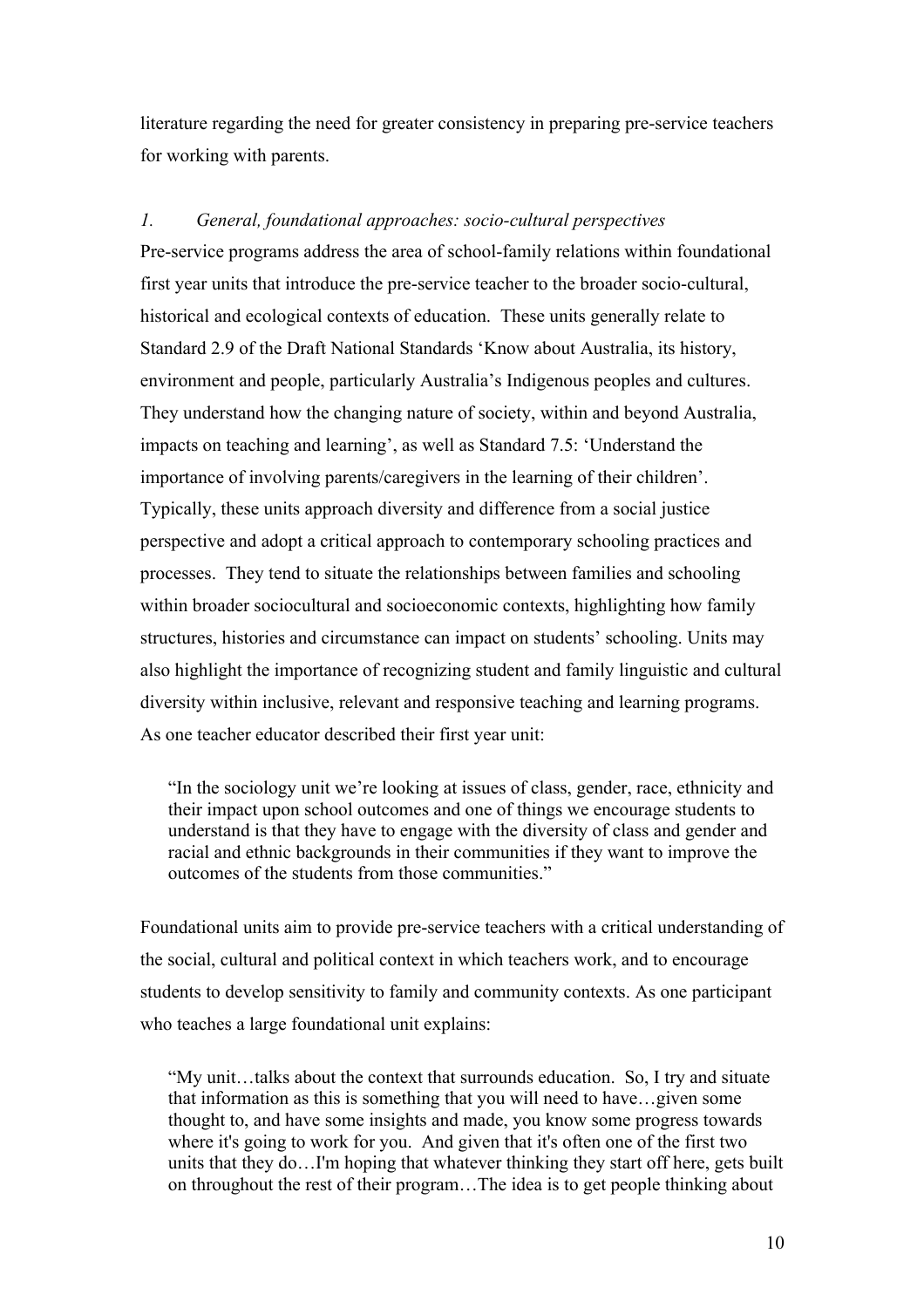this stuff rather than just thinking about you know, what do you do if people are being disruptive or, those sorts of questions."

These approaches in broader, foundational units largely correspond to Standard 1 of the draft National Professional Standards for Teachers (2010): '*Know their students and how they learn*', which requires graduate teachers to 'Know and understand the diversity of social cultural backgrounds of students, including Indigenous students. They understand the effects these can have on student learning' (draft NPST: 1.1). Foundational units therefore provide an effective backdrop to the more in-depth consideration of this topic that subsequently takes place in stand-alone units addressing school-family relations.

### *2. Stand-alone units in special interest areas of study*

Relationships between schools and families are also addressed within stand-alone units in specialist interest areas of studies, such as Indigenous and NESB/EAL education, special needs and disabilities education, and to a lesser extent, rural/remote education and boys' education. Across the universities in our study, such stand-alone units appeared to provide the most in-depth consideration of parent-school engagement. These units tend to address underlying concepts of inclusive schooling and community engagement, and to offer specific strategies relating to communication with parents, families, communities and para-professionals.

Indigenous education is one of the most commonly addressed special interest areas of study covered within general, foundational units *and* as a focus in stand-alone units. Stand-alone Indigenous education units tend to share a consistent focus on the need for graduate teachers to be knowledgeable and sensitive to the history, cultural values, traditions and expectations of Indigenous people, the impact of government policies and practices, and the family/community contexts of Indigenous students. As one participant explained:

"One of the main issues I think is an understanding of Indigenous history and the issues impact on Indigenous learners, and then importantly, how to engage with parents and community to resolve those issues."

Some stand-alone units also teach pre-service teachers about the importance of consultation with local Indigenous communities, and respecting the strengths and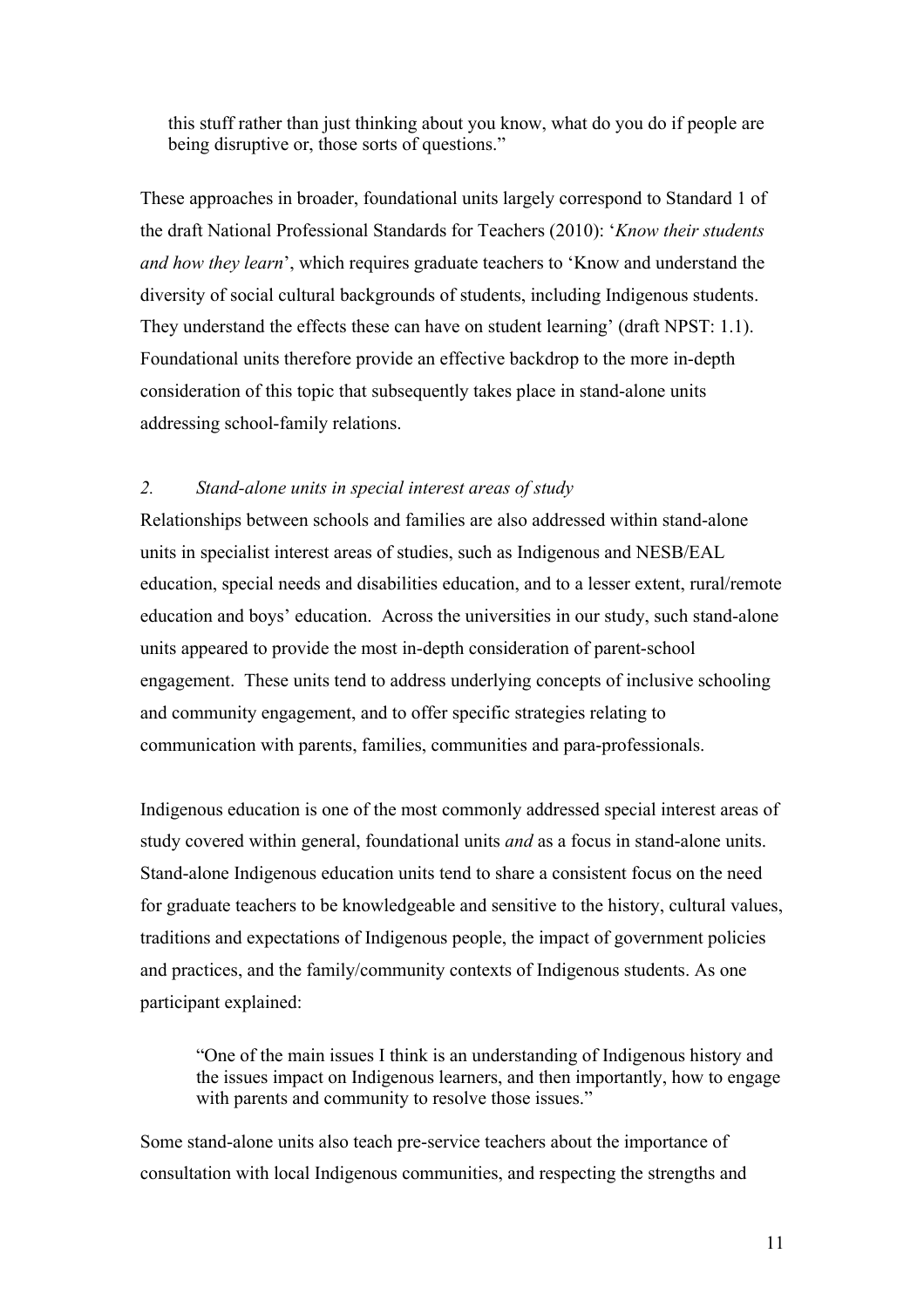cultural resources they can offer, as well as teaching strategies for seeking parental and community involvement in education. Such units build awareness of policies relating to multiculturalism, anti-racism, citizenship and human rights, and a number also address communication skills and competencies, focusing on Aboriginal communication styles and protocols.

Pre-service programs also offer stand-alone units that address the area of NESB/EAL learners within a focus on multiculturalism, or incorporate these into units dealing with cultural diversity and inclusive strategies. Family-school relations are chiefly addressed as a matter of cultural diversity and the impact of differences in values, languages and customs between the home and school.

Special needs education is another special interest area where stand-alone units focus on the interface between teachers and parents/caregivers, as well as paraprofessionals, with a view to preparing students to support families of children with special needs. Such units tend to place significant emphasis on teachers as professionals with awareness of their ethical and legal responsibilities in collaborating with families and para-professionals, and with interpersonal, intercultural communication skills. For example, one participant described their university's special education programs in this way:

"The issue of working with families and parents is embedded in every single one of those subjects [undergraduate and postgraduate special education units]…. it is a critical part of every single one of the subjects. It is not always specified in learning outcomes, but it is covered in every lecture topic, in the undergraduate and the postgraduate…and also the students are explicitly practising skills, they're taught how to communicate well with parents, carers and parents…. how to run an individualised education plan meeting, and how to make a presentation to a school or to a group of parents, about contentious issues that relate to inclusion."

Interviews with teacher educators in these areas highlighted significant student interest in units that provided students with practical skills in communicating with parents and the broader school community. For example:

"The unit where we do a lot of practising with communication is in Inclusive Education- it's an extremely popular unit, we get about over 60 students who want to do that unit, and they come not only from education, but also from psychology and social work and occupational therapy."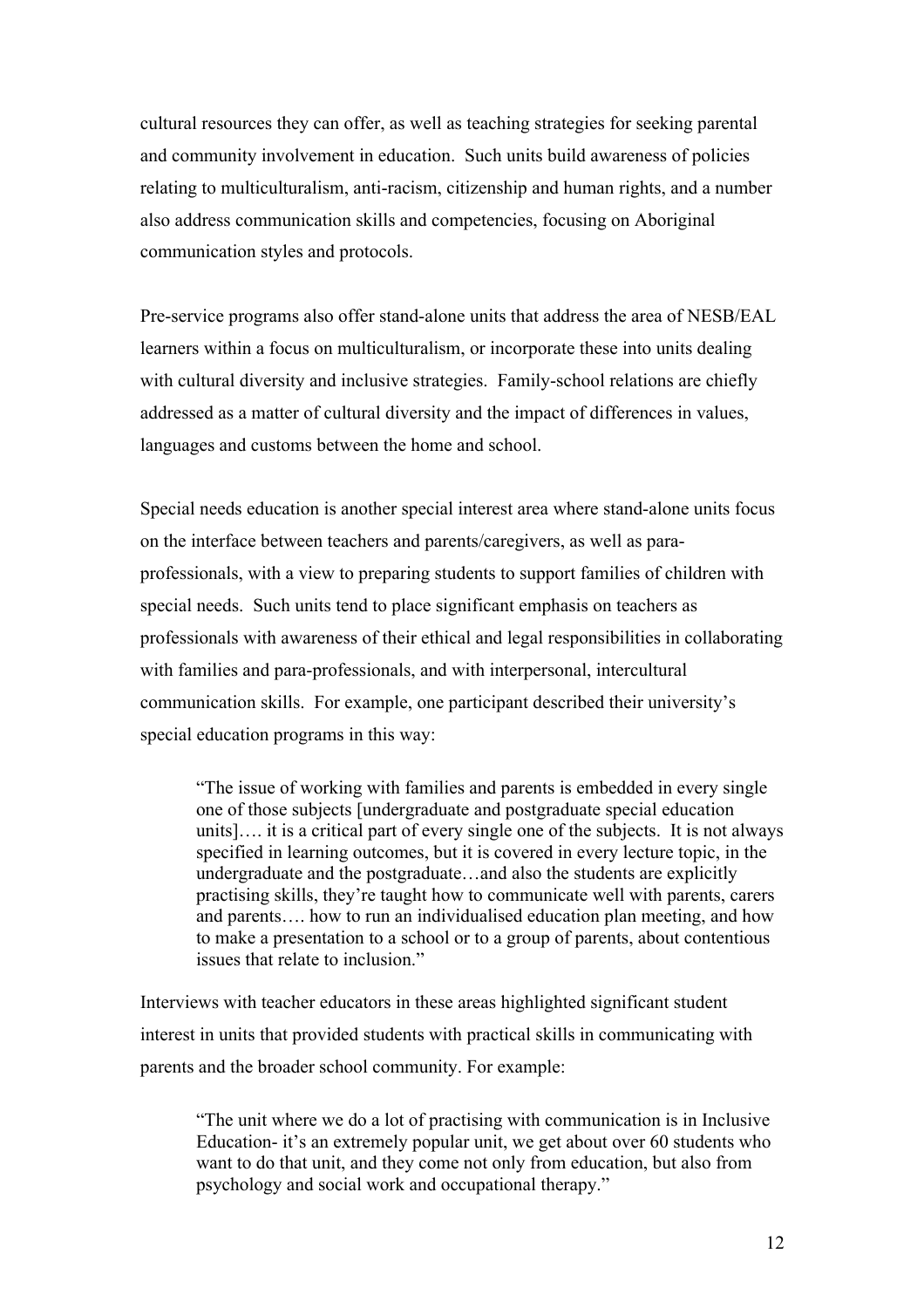A smaller number of stand-alone units address specific issues including boys' education and issues of family-school relations with rural/remote learners. In boys' education, the principles of family/community-school partnerships are held as crucial to improving educational outcomes. Similarly, units concerned with rural/remote education emphasise the need for teacher awareness of the particular needs and circumstances of non-metropolitan learners, and for skills in enhancing schoolcommunity participation.

*3. Stand-alone units: families, partnerships and professional communications* Broadly, stand-alone units tend to focus on the teacher's role as a professional in developing effective relationships with parents/caregivers and the wider community, including other educational professionals. Across this category of stand-alone units, reporting and feedback on student progress is one of the most consistently addressed topics, presented as a key area of interface between parents/carers and teachers. Stand-alone units specifically addressing practical, effective communication skills oriented towards teacher interactions with students, parents, colleagues and the community are less frequently offered, and most commonly as electives within third or fourth year programs.

The narrower focus on practical communication skills was seen by teacher educators in our study to be due to lack of time in a crowded program, and further constrained by the increasingly higher proportion of off-site students in pre-service cohorts. Elective units oriented towards practical communication skills (such as including videos of student role plays or inviting parents to attend discussion forums) were reported to be extremely popular, highlighting students' perceived needs for such skills with parents. One teacher educator describes student responses to a unit focusing on interpersonal communication skills:

"They do feel a need and what is really interesting in that subject is that, they are terrified. And they have a lot to overcome, and they really value being put in that vulnerable situation, which of course, is entirely supported, and really transparent, but they really value that experience."

The responses of students to practically-oriented subjects has resonance with research highlighting the tendency among pre-service teachers to prefer subjects that make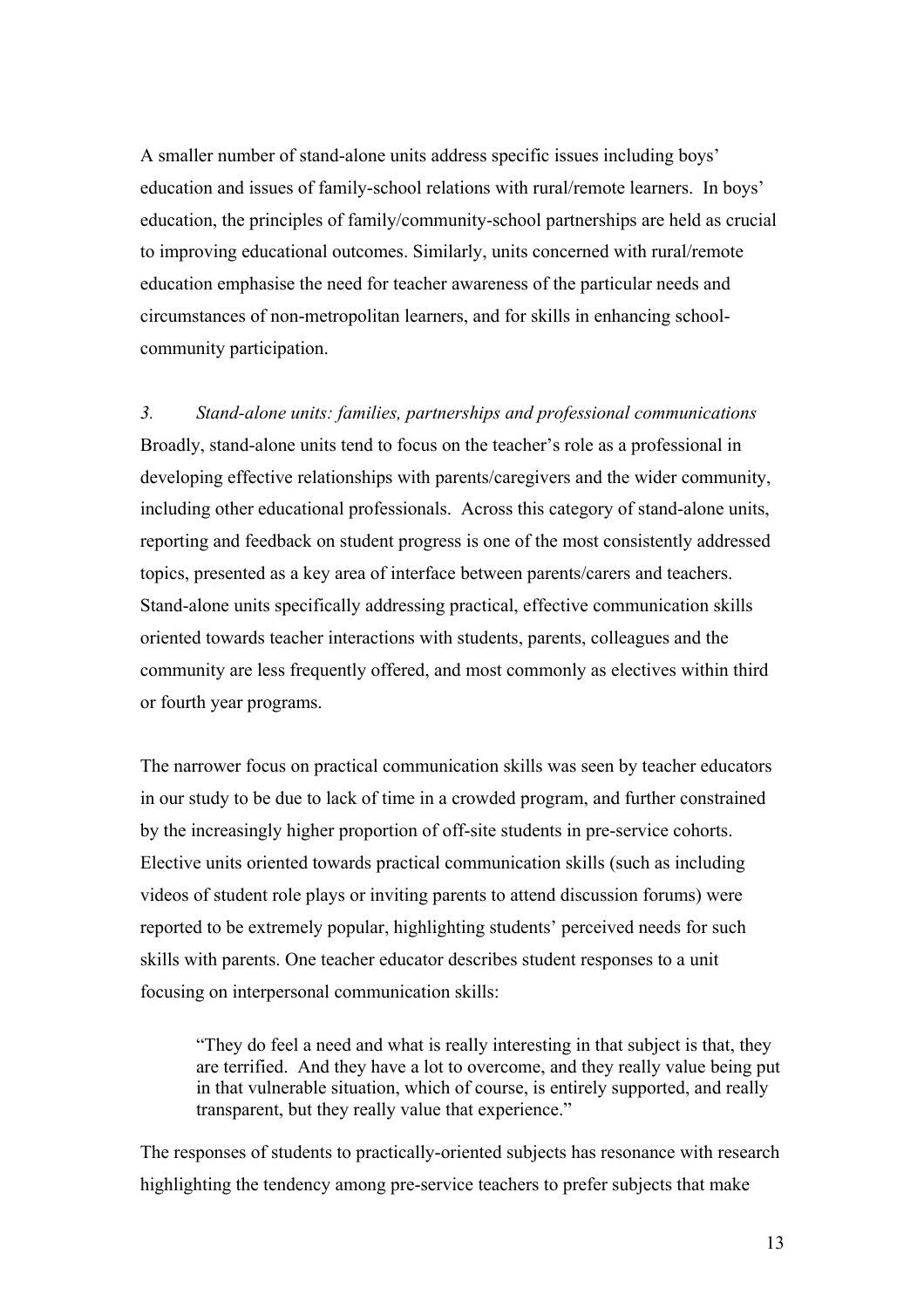direct links to the application of practical skills (Conle & Sakamoto, 2002). However, the appeal of such units also resonates with findings from the *National Mapping of Teacher Professional Learning Project* (Doecke, et al, 2008) highlighting that the majority of teachers see communication with parents and communities as the area in which most professional development is needed.

### *4. Professional Experience*

The Draft National Standards stipulate in their description of standards under 'Professional Practice' that 'Teachers are effective communicators with a repertoire of techniques to engage students, colleagues and parents'; a standard that most teacher educators indicated was addressed within the practicum area of the pre-service program. Interviews indicated significant variability across universities and within programs in the degree to which parent engagement was addressed in the practicum. This was influenced by factors including: time constraints; the stage of the teacher education program during which the practicum takes place; the stage of the school year of the practicum; the length of the practicum; the culture of individual schools; and the views of teacher-mentors regarding parent engagement and its perceived importance as part of the student teacher's induction. These were seen to be further influenced by the nature of reflection sessions within the teacher education program, and whether/how parent engagement was explicitly raised as an issue within feedback discussions.

In this study, two separate albeit related aspects of students' professional experience emerged as considerations with regard to learning about parent engagement. The first pertains to the extent to which school placements are able to provide opportunities for students to engage frequently with parents during their professional experience. While some reported highly satisfactory arrangements, in which students regularly have opportunities to meet and interact with parents, a number expressed concern that this is not the case in all schools, meaning that experience of parent-engagement during the practicum can vary widely from student to student:

"It tends to be fairly sporadic, so in some schools it seems as though the students have quite a strong engagement around issues to do with parents. But in other contexts the students basically seem to have had no contact or no experience, so it tends to be very sporadic and very much dependent upon the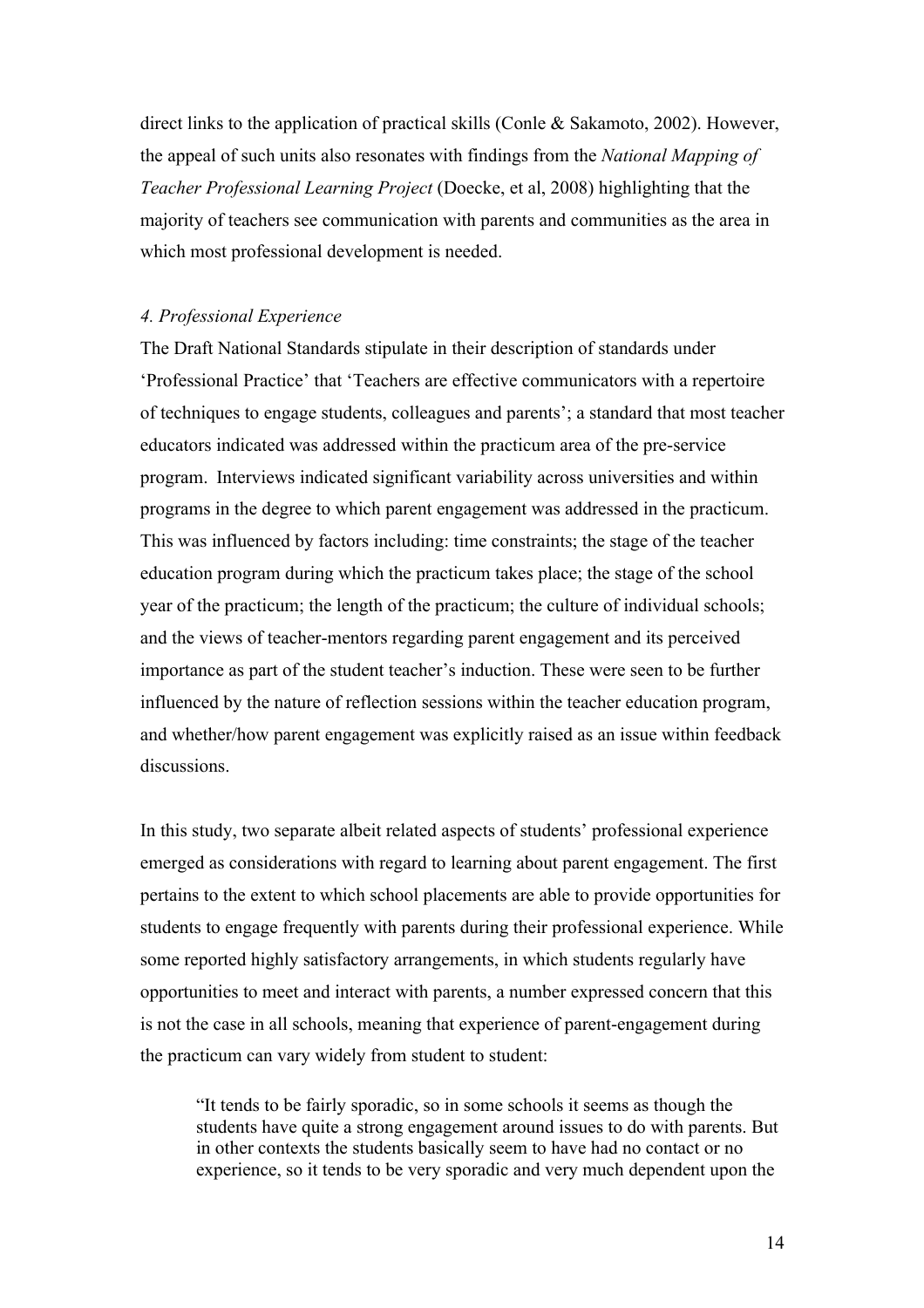focus that the issues given within the individual schools that the students attend on prac. So there seems to be some focus, though I wouldn't say a great deal in some schools, down to no focus."

"In the final prac they're expected to be able to relate to parents and talk to parents and everything, but it's probably not addressed, maybe as much as it should be actually."

This variability raises questions about how beginning teachers are able to document their understanding of parent engagement for the purposes of accreditation, particularly in cases where only minimal opportunities to interact with parents were available. In such cases, examples of evidence of techniques to engage parents took the form of portfolio inclusions such as letters of introduction for parents and excursion notes. Some participants underscored the need for closer integration between practicum content and other units, and emphasized the importance of addressing parent engagement explicitly and consistently both in practicum and reflection:

"You get that reported back to you whenever these topics come back in class, 'On prac you wouldn't believe what my teacher said or my teacher did,' or, 'You wouldn't believe this parent when I was on prac kept calling the staff dah, dah.' But I think that there's not a close engagement between prac activities and units they might do, so an opportunity for them to, for example specifically concentrate and focus on and report back on issues of parent engagement while they're on prac, I've never seen it done."

"I think a closer integration between practicum and all aspects of student and family lives in schooling would be really useful in the sense that I don't think practicums should just be conducted in splendid isolation, sort of tendency of 'I'll go off and write my lesson plan by myself and I'll show it to my master teacher and they'll tell me if it's okay and I'll go into my classroom and I'll implement that myself and I'll see how it goes'. And that, I think, tends to be a lot of what students focus on in pracs, is their own block of lesson plans but I think it would be really useful if a fair amount of time was also spent concentrating on the nature of the whole life and process of schooling for students, and that does include the family. I don't think that there's probably enough time even for it in a school day sometimes, even for regular teachers. I really think a very specific focus would have to be intentionally put on it to direct people's attention to it and make them do it. I think it would be really beneficial."

A second aspect of professional experience that emerged as an area of concern is the view of a number of participants that there can be a disjuncture between what is taught in pre-service programs and what students encounter in schools. As one teacher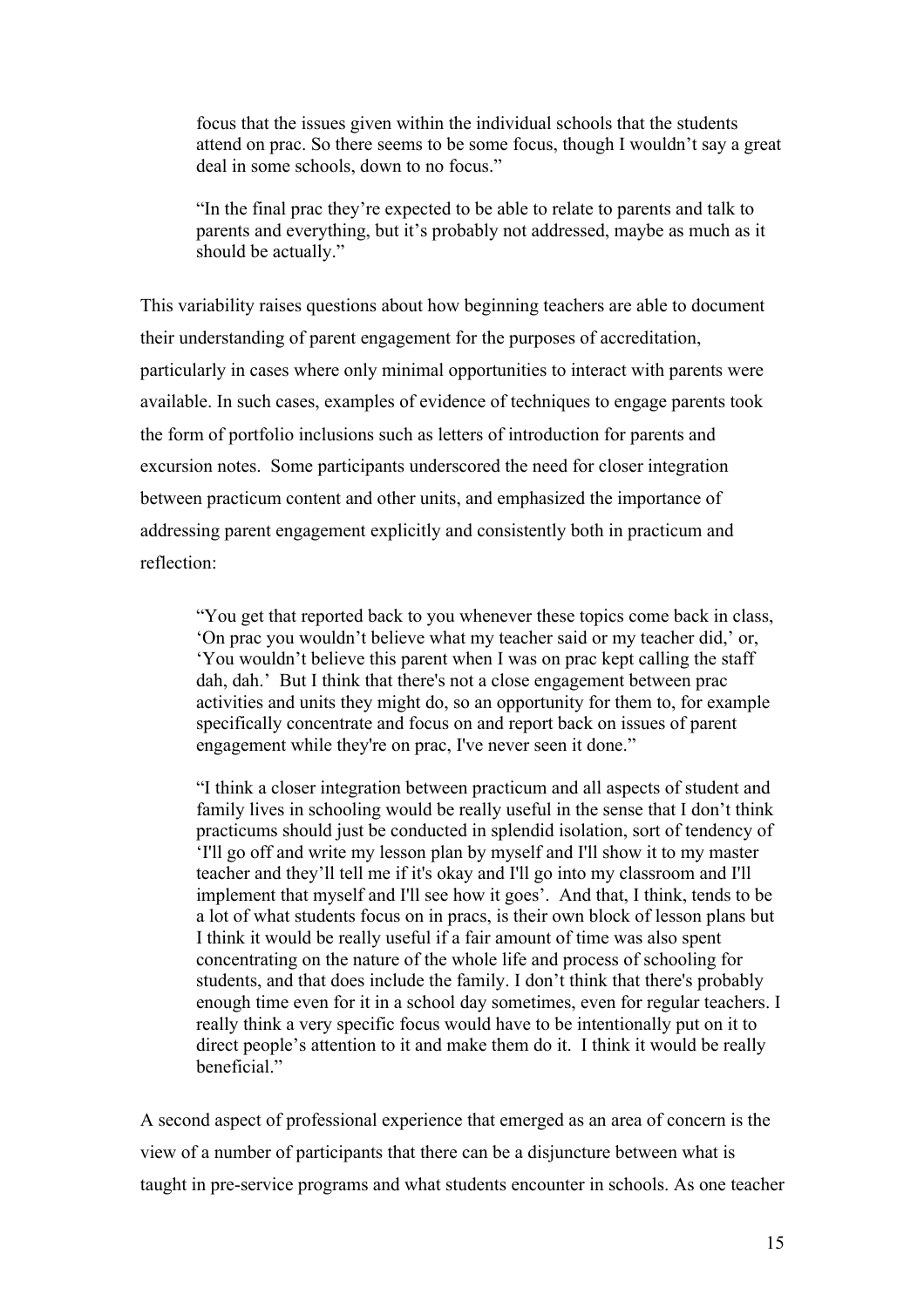educator indicated, graduate teachers are susceptible to a powerful 'default' position (Rohr, 2010) operating in some schools that can potentially undermine the ideals of parent engagement with which many graduate teachers begin their careers:

"While they're doing their teacher education courses they have wonderful ideas about what they're going to do and when they get out into the schools, the teacher tells them to forget everything that they've learnt at university and so they do. I mean that's still very alive and well. It's not universal of course, but we still get a lot of students coming back after school saying "My teacher told me what you teach at university is not really – you don't know what it's like in the schools" – just the old story but I think there's also a lot of research that shows that students do…change their ideas while they're studying but then they revert to them once they get out and they're employed as a teacher."

"A lot of mentor teachers are quite negative I find in relation to partnerships – I guess they view parents as peripheral support rather than partners, like doing the reader at night time and providing an environment that fosters literacy."

The differing nature of pre-service teachers' encounters not only with parents, but also with more experienced teachers during the practicum, again highlights the complexities involved in ensuring that pre-service teachers are well-equipped with the theoretical and practical knowledge necessary for effectively working with parents.

#### *Discussion: overlap, discontinuity and prior experience*

Our study revealed considerable variation between teacher education programs in both the extent to which the topic of parent-school engagement is addressed, and the nature of the units, programs and stages of program in which it is addressed. It is worth noting that despite differences of institutional location and geographical distribution, participants in this study expressed similar views pertaining to the need for pre-service teachers to gain a good understanding of parent engagement prior to their entry to the profession. Comments and observations cited in this paper can generally be seen as indicative of findings from the study as a whole. Alongside institutionally specific differences in program design, variations in content are also broadly underpinned by university location and perceived local need. For example, the perceived needs of student cohorts and their likely future schools, are factors that may shape course inclusions. Some participants, for example, observed that factors such as the proportion of off-site students in the cohort, or the proportion of mature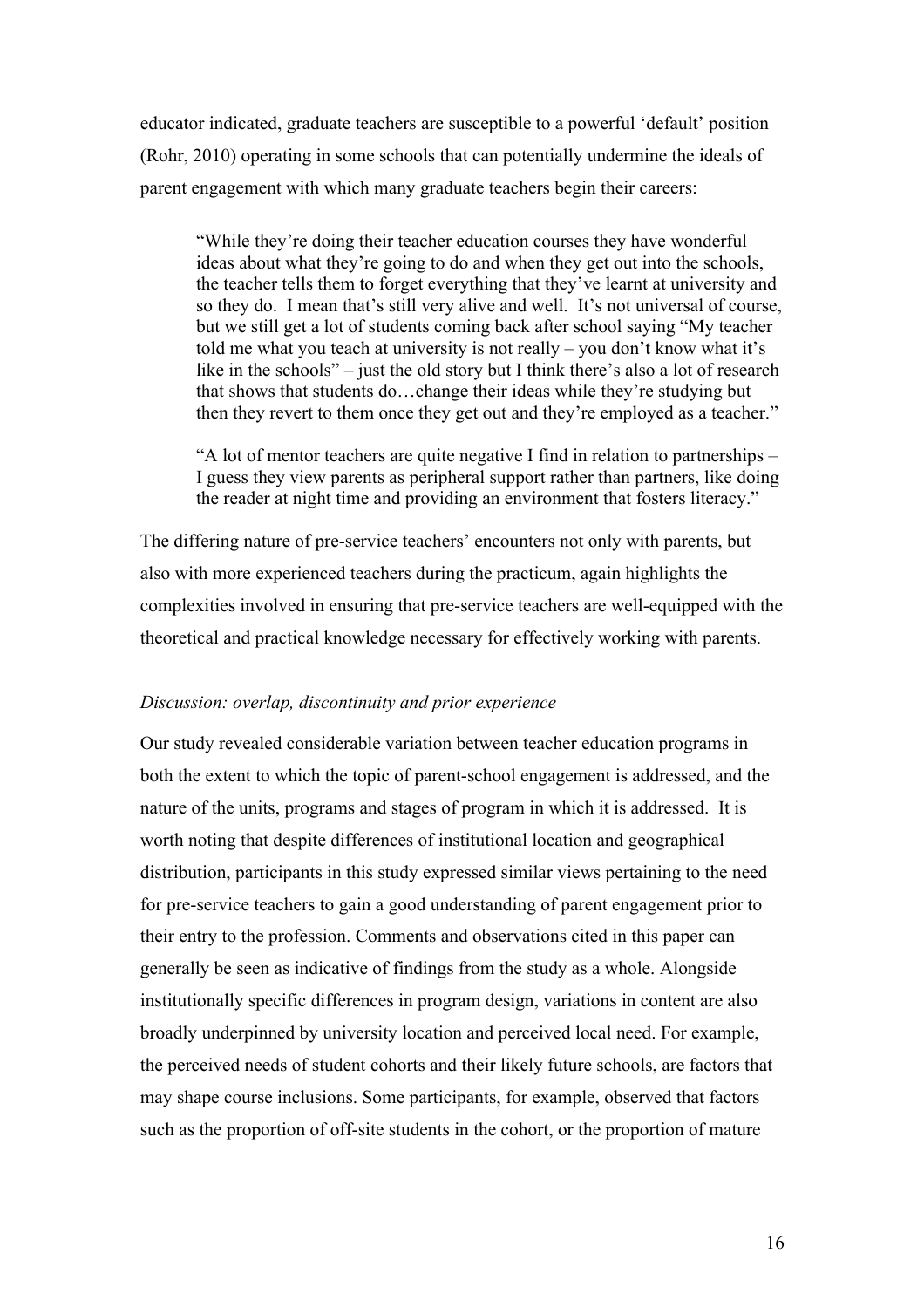age students in the cohort who may be parents themselves, can make a difference in student uptake of particular topics such as parent-school engagement.

Distinctions between stand-alone units in pre-service programs for early childhood, primary and secondary sectors are difficult given the changing nature of courses and the overlap in many programs between some early childhood, primary and secondary units. However, it is worth noting that early childhood education pays particular attention to valuing, managing and preparing teachers for the relationships between parents and schooling (see, for example, Blasi, 2002; Branscomb & Ethridge, 2010; Freeman, 2010; Hujala, Turja, Gaspar, Veisson, & Waniganayake, 2009; McBride, Bae, & Wright, 2002; Prosser, 2009). While our study focused particularly on primary and secondary school teacher preparation, we note that parent engagement appears less consistently in these programs than in early childhood teacher education.

This difference is particularly interesting in light of the general decrease in parent involvement as children progress through schooling (Crozier, 2000; Crozier, 2001; McNamara, Stronach, Rodrigo, Beresford, & Botcherby, 2000; Vincent & Martin, 2002), raising questions regarding whether teacher preparation may be a contributing factor in the decrease of parent involvement over time. This is an important question, given that over half the participants in our study referred to the way parent-school engagement is addressed in their program using terms such as 'oblique', 'inferred', 'incidental', 'ad hoc' and 'added on'. These participants considered that parent engagement was included as an aspect of various units, but not necessarily addressed in an explicit and consistent way. As one teacher educator explained,

"We do cover parents and families but there is nothing that specifically talks about parent involvement. It comes in a variety of ways through the program."

The main explanation offered by participants for limited inclusion of this topic pertained to constraints such as time pressure associated with a crowded curriculum. Teacher educators also emphasized the usefulness of addressing parent-school engagement toward the end of the program, as pre-service teachers commenced more practical areas of professional preparation.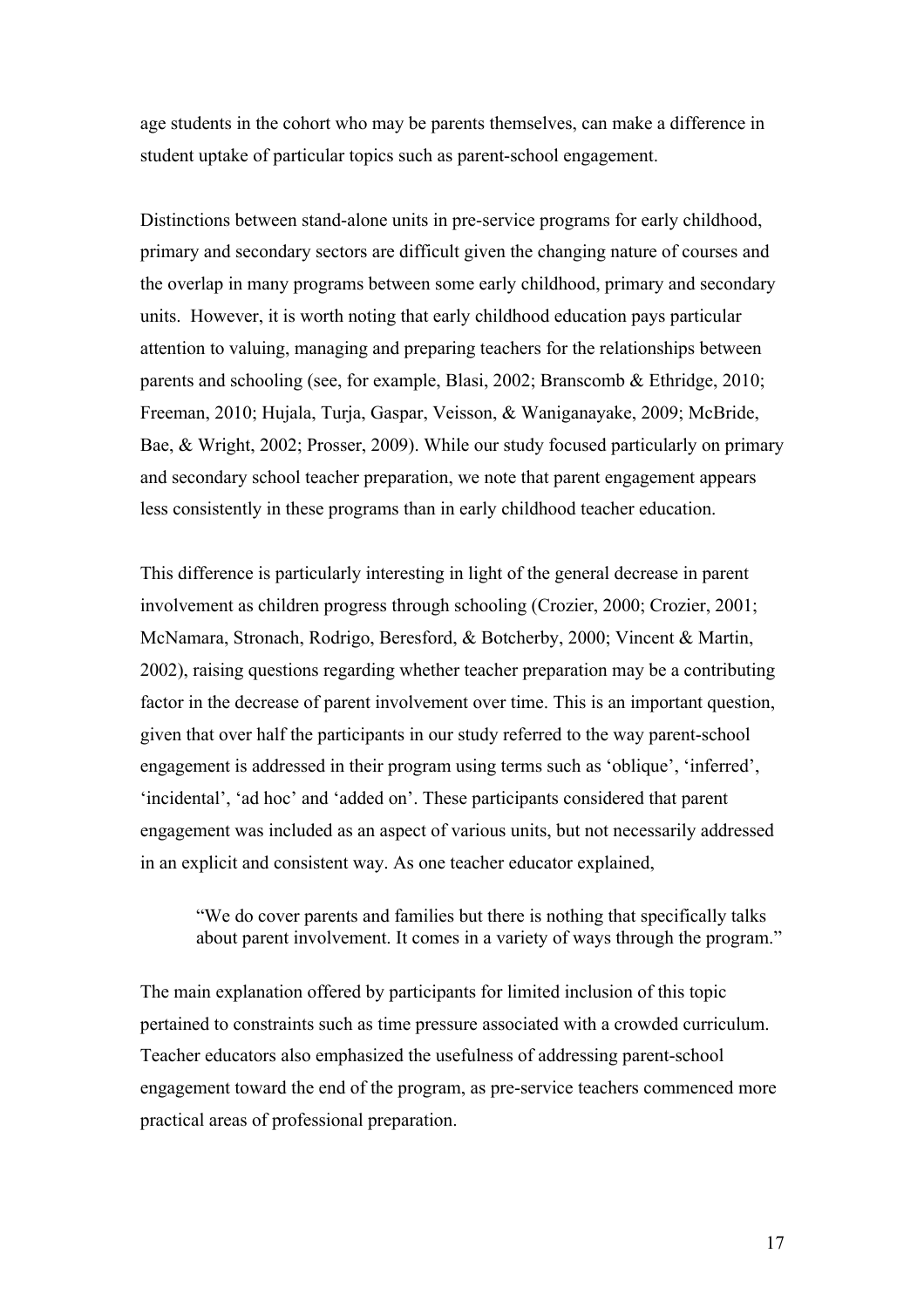As noted elsewhere in this article, there was broad consensus among participants that insufficient attention was paid to the more pragmatic aspects of parent-school engagement, particularly given the anxiety that beginning teachers expressed concerning communicating with parents:

"When I hear students talking about their fear of parents and their lack of confidence at actually approaching parents or their lack of skill at actually knowing how to go about it, you know the gap becomes more obvious to me that we just assume that they will learn it by osmosis. And I do think we do need to explicitly teach what other ways you can do this. Perhaps we focus so much on 'can they teach?' that we've not necessarily thought about those surrounding things that are skilled. And I guess that's becoming increasingly important as well, so it's a matter of catching up - the need is there… because they find it difficult, you know when a parent comes up to them they're sort of saying "I didn't know what to say" or "I didn't know how far to take it" or you know, just that, what's the connection and how do I do it?"

As two others put it:

"I think you have to address it, to make it more visible. I think it's like a little undercurrent, a trickle that comes through but I think it needs to be more upfront, more evident, and I think it needs to be addressed more in the practicum."

"To be honest, I think that when they are graduating and reflect on their program, generally I would say that my students would comment that they haven't probably been prepared enough to engage with parents and carers and families".

The degree to which communication with parents is addressed was also seen by participants as being influenced by the importance that individual teacher educators placed on it. Several, for example, discussed drawing from their own experience as school teachers:

"I do a lot of discussing of anecdotal type of stuff from my own experience with the idea of trying to equip the students with some ideas on how to approach relationships with parents and a lot of that is about giving advice on sort of things like acting early, making contact with parents very early in the piece".

And: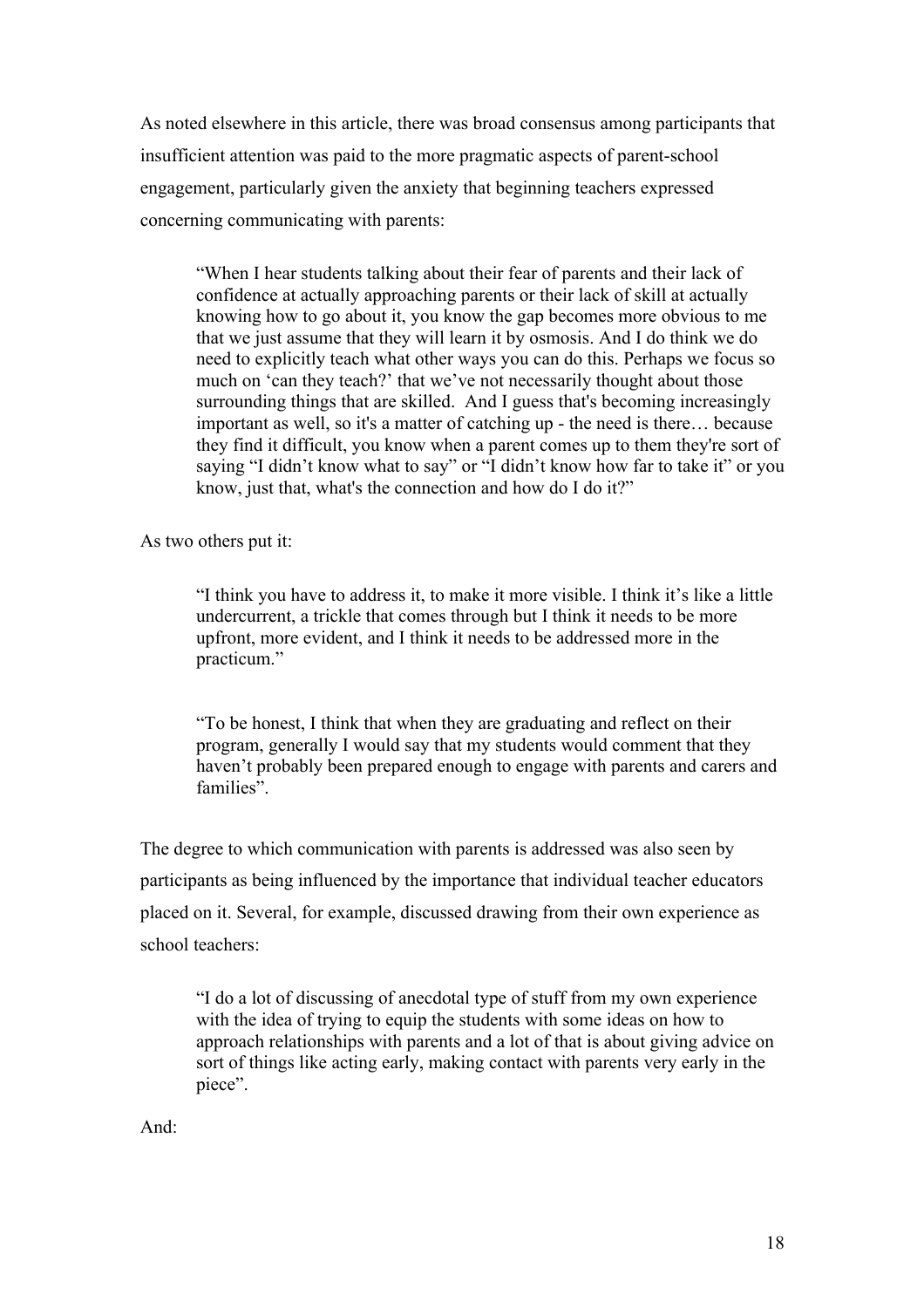"A lot of the lecturers here have experience as classroom teachers and I think that they're bringing that in in their own ad hoc way in a sense, not built directly into my units, we always do something on resourcing in the different units and I always introduce it as part of the resources that are available to us".

Overall, our study showed that despite a commitment on the part of participants to preparing students for engaging effectively with parents, the formal inclusion of parent engagement in pre-service teacher education programs is limited. While parent engagement can and does appear across a number of subjects, overlaps and discontinuities mean that not all pre-service teachers can be guaranteed to have considered this topic sufficiently.

We acknowledge that this study is constrained by several limitations, and therefore provides a general overview, rather than a comprehensive portrait of the ways that parent-school engagement is addressed in all Australian pre-service teacher education programs. Limitations include the evolving nature of university programs, where unit offerings, content and staffing may vary considerably from year to year, or from semester to semester. Factors such as program renewal, accreditation compliance and academic staff areas of research interest and expertise can all contribute to changes in course or unit content, including the range of pedagogic, philosophical or political lenses that shape both content and delivery. It is worth noting that in some universities, pre-service programs were in the process of being rewritten, in most cases in order to satisfy the National Standards criteria coming into effect in 2013.

### *Conclusions*

This study identifies a range of ways that pre-service teacher education students are being prepared for parent engagement, and highlights the need for this important aspect of teachers' work to receive more careful attention in the pre-service phase of their professional preparation. In particular, while pre-service teachers may engage in formal learning about parent engagement in the four domains that we have identified, the considerable unevenness with which Australian teacher education courses address this topic supports the contentions of others (Jordan, et al, 2002; McConchie, 2004; MacGregor, 2005) that the area is not well-addressed.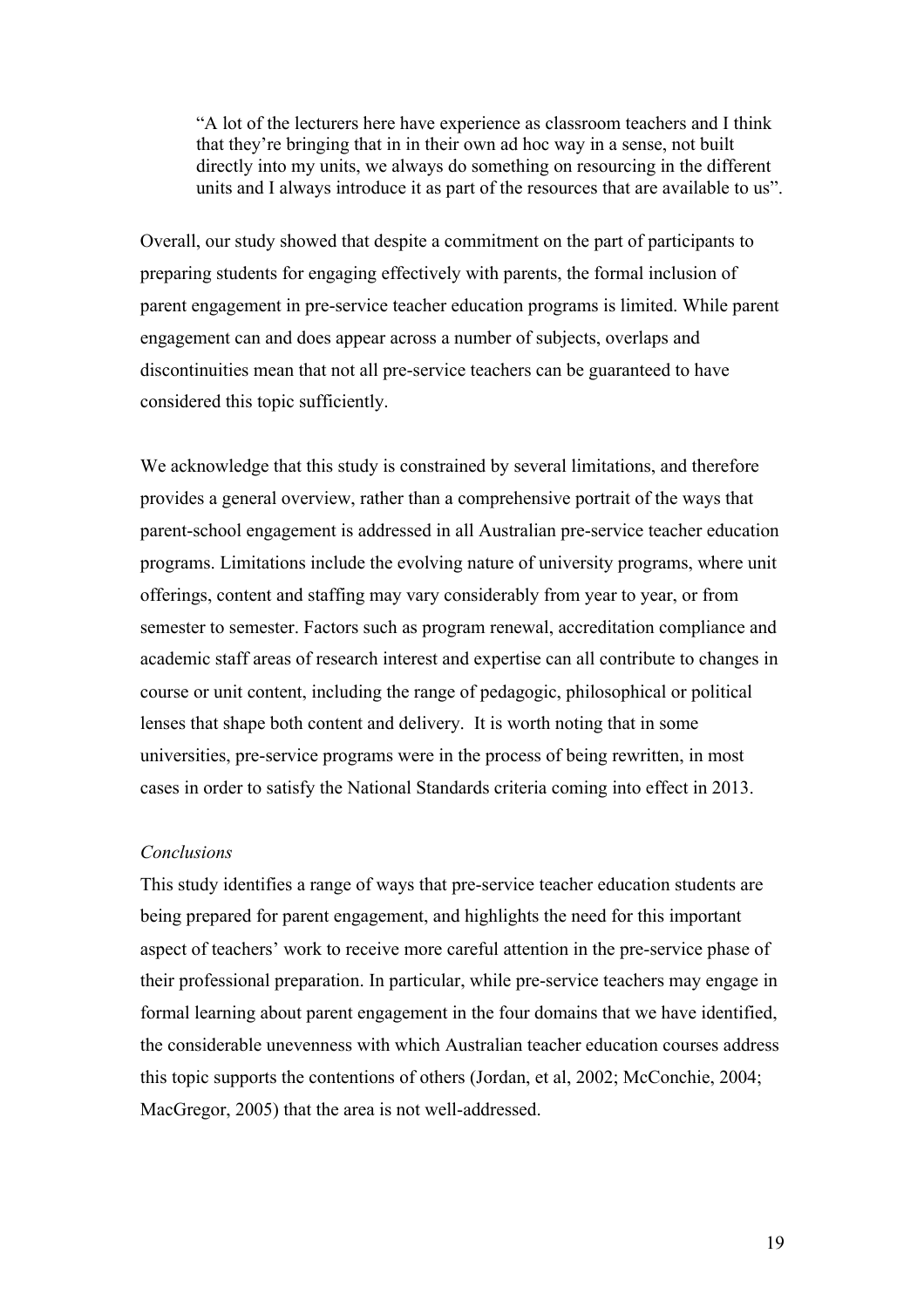We take the view that each of the four domains we have identified has the potential to aid pre-service teachers in developing understandings about the importance of parent engagement, and to explore and reflect upon the practical implications of that knowledge. This is particularly the case in terms of the need for teachers to enter the profession well-equipped with knowledge of what remains an under-theorised area of research and tertiary learning (Daniel, 2011; Jordan, et al, 2002). As our attempt to map the ways that pre-service teachers are being prepared for working with parents highlights, the changeable nature of units within programmatic structures, the potential for topics to be included in elective rather than foundational or required units, as well as the potential for topics to be emphasized or omitted from semester to semester and from lecturer to lecturer depending on a range of variables, together mean that tracking the topic across the sector can only be done in a general way. This in turn has implications for how and whether this particular aspect of the national teaching standards are being sufficiently addressed at any given point in time. This is something with which our participants overwhelmingly agreed – that the issue of parent engagement appears in teacher education programs in an ad hoc way, to such an extent that a comprehensively accurate mapping of how it is addressed is simply not possible. We see the combination of sporadic approaches, the relegation of the topic in some courses to minimal coverage in a single subject or to elective subjects, and the often ad-hoc (and in some cases non-existent) experiences with parents during practicum as problematic given that overwhelming majority of teachers – some 82% (Doecke, et al, 2008) – consider themselves poorly prepared for this particular aspect of their work.

It remains unclear how greater consistency can be achieved across cohorts and across the sector more broadly, whilst still ensuring that units and programs lose none of their richness and uniqueness of approach. Further, each of the four domains identified in this study is informed by the others, suggesting that despite the challenges posed by potential gaps and inconsistencies, there may nonetheless be benefits of non-unitary approaches to preparing pre-service teachers for the multiple dimensions of family-school relations (Bingham & Abernathy, 2007). That notwithstanding, the limited inclusion of this topic in some programs, and the potential for some teachers to enter their profession insufficiently prepared for parent engagement warrants urgent attention.

20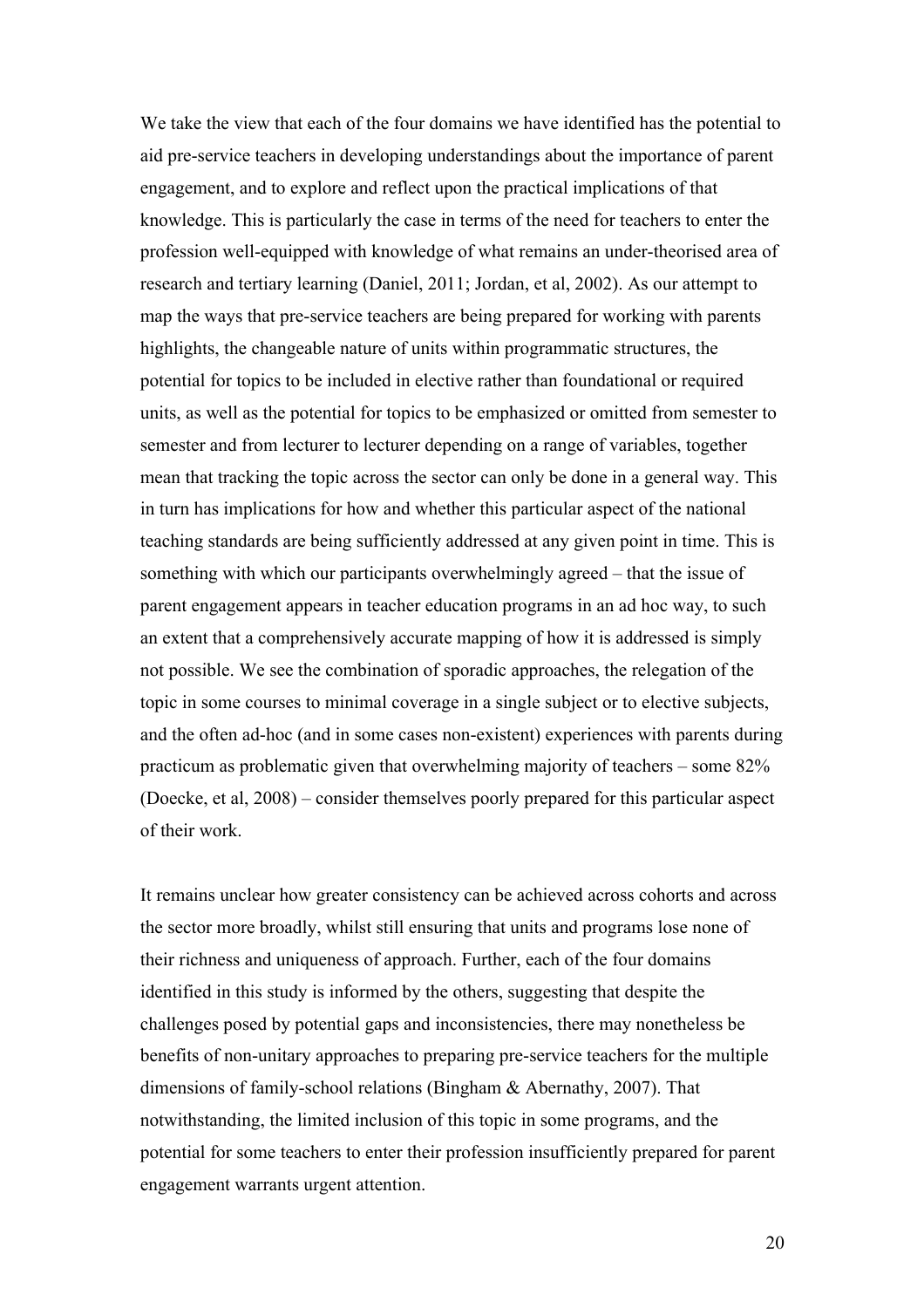The interview data from our study also indicates a widespread commitment among individual teacher educators to the importance of parent-school engagement, and to supporting their students to learn about, prepare for and reflect upon their future relationships with parents of the children they teach. The teacher educators we interviewed were keenly aware of the personal, professional and institutional complexities of navigating relationships between schools, parents and communities. Further, they highlighted concerns regarding perceived gaps between parent engagement as a policy ideal and the negativity toward parents that their students at times encounter in schools. Participants acknowledged that although effective familyschool partnerships are essential to learners' educational outcomes and are gaining increased attention in policy debate, attending to this issue with consistency in preservice programs has been slow to follow.

This study calls for further research into the ways that parent engagement in preservice programs is perceived and experienced by pre-service, beginning and novice teachers. More needs to be known about the ways in which these groups make connections between dispersed, albeit interconnected, formal and informal learning, and the knowledge and experience they take with them into the teaching profession. Further examination of this important aspect of teacher's professional lives, we would argue, will be essential to achieving a greater consistency in preparing the future teaching workforce for engaging effectively with parents.

#### *References*

- Anderson, K. J., and Minke, K. M. (2007). Parent involvement in education: Toward an understanding of parents' decision making, *The Journal of Educational Research,* 100 (5), 311-323.
- Australian Institute of Teaching and School Leadership (2010) *Draft National Professional Teacher Standards Framework,* Retrieved 30 March 2011, URL: http://www.aitsl.edu.au/verve/\_resources/AITSL\_National\_Professional\_Stan dards for Teachers.pdf
- Archer, L. (2010). 'We raised it with the Head': the educational practices of minority ethnic, middle-class families, *British Journal of Sociology of Education,* 31(4), 449-469.
- Avvisati, F., Besbas, B., and Guyon, N. (2010) *Parent Involvement in School: A Literature Review*, Paris: Paris School of Economics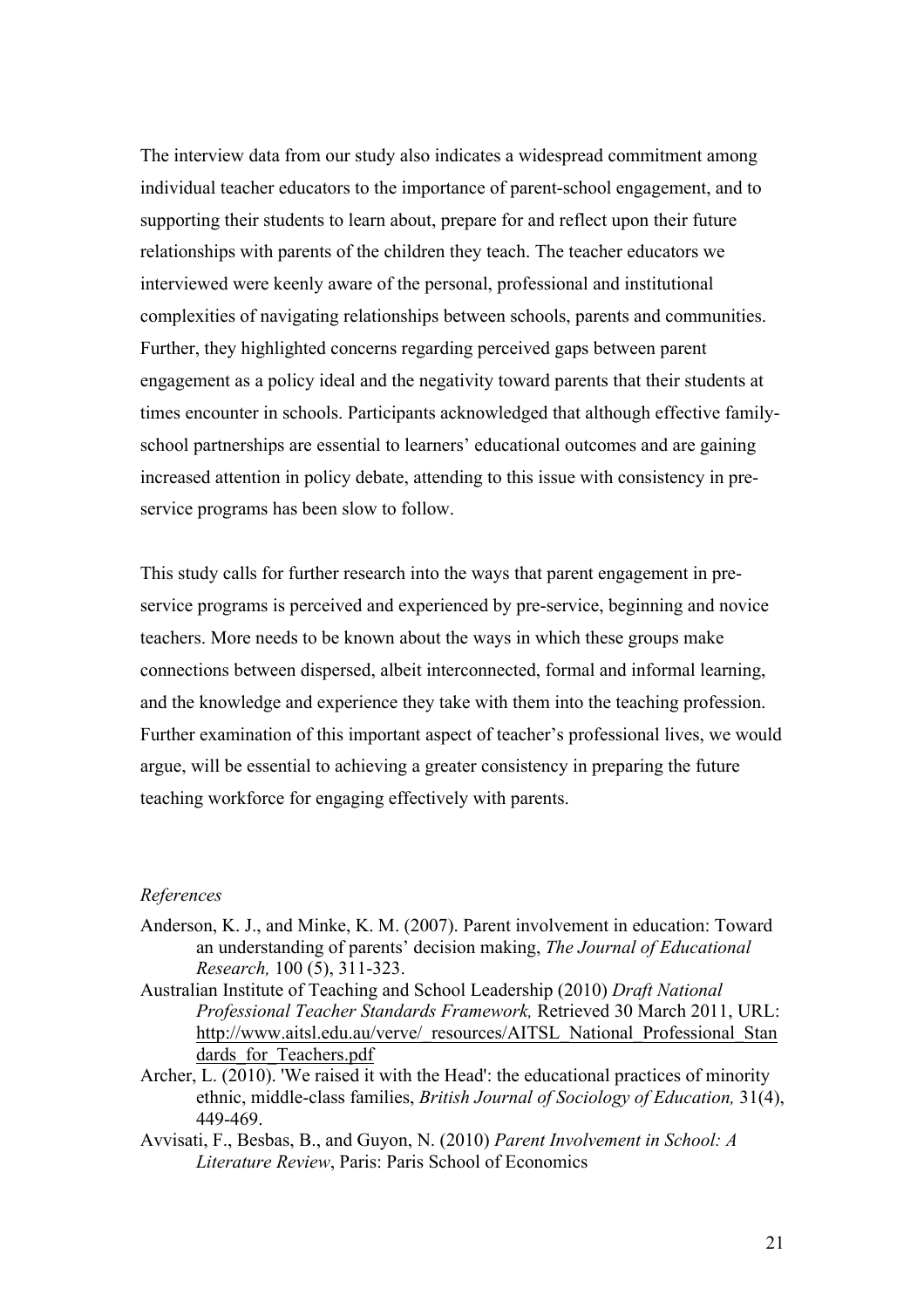- Blackmore, J., & Hutchison, K. (2010). Ambivalent relations: the 'tricky footwork' of parental involvement in school communities*, International Journal of Inclusive Education,* 14(5), 499-515.
- Baum, A. C. & McMurray-Schwarz, P. (2004). Preservice teachers' beliefs about family involvement: implications for teacher education, *Early Childhood Education Journal,* 32 (1), 57-62.
- Bingham, A. & Abernathy, T. V. (2007). Promoting family-centred teaching: can one course make a difference? *Issues in Teacher Education,* 16 (1), 37-60.
- Blasi, M. W. (2002). An asset model: preparing preservice teachers to work with children and families 'of promise', *Journal of Research in Childhood Education,* 17(1), 106-122.
- Bloomfield, D. (2009). Working within and against neoliberal accreditation agendas: opportunities for Professional Experience, *Asia-Pacific Journal of Teacher Education,* 37(1), 27-44.
- Boyatzis, R. (1998). *Transforming Qualitative Information: Thematic Analysis and Code Development*, London and Thousand Oaks: Sage
- Brand, S. (1996). Making parent involvement a reality: Helping teachers develop partnerships with parents, *Young Children,* 51(2), 76-81*.*
- Branscomb, K. R., & Ethridge, E. A. (2010). Promoting professionalism in infant care: lessons from a yearlong teacher preparation project*, Journal of Early Childhood Teacher Education,* 31(3), 207-221.
- Calabrese Barton, A. C., Drake, C., Perez, J. G., St Loius, K. & George, M. (2004). Ecologies of parental engagement in urban education, *Educational Researcher,* 33(4), 3-12.
- Conle, C. and Sakamoto, M. (2002). 'Is-when' stories: practical repertoires and theories about the practical, *Journal of Curriculum Studies,* 34 (4), 427-449.
- Crozier, G. (2000). *Parents and Schools: Partners or Protagonists?* Oakhill, UK: Trentham Books
- Crozier, G. (2001). Excluded parents: the deracialisation of parental involvement, *Race Ethnicity and Education,* 4(4), 329-342.
- Crozier, G., & Davies, J. (2007). Hard to reach parents or hard to reach schools? A discussion of home-school relaitons, with particular reference to Bangladeshi and Pakistani parents, *British Educational Research Journal,* 33(3), 295-313.
- Daniel, G. R. (2011). Family-school partnerships: towards sustainable pedagogical practice, *Asia-Pacific Journal of Teacher Education,* 39(2), 165-176.
- Dearing, E., Kreider, H., Simpkins, S., & Weiss, H. B. (2006). Family involvement in school and low-income children's literacy performance: Longitudinal associations between and within families, *Journal of Educational Psychology*, 98 (4), 653–664.
- Dearing, E., McCartney, K., Weiss, H. B., Kreider, H., & Simpkins, S. (2004). The promotive effects of family educational involvement for low-income children's literacy: How and for whom does involvement matter? *Journal of School Psychology*, 42 (4), 445–460.
- Department of Education, Employment and Workplace Relations (DEEWR) (2010) *Family Schools Partnership Framework,* Retrieved 3 July 2010, URL: http://www.familyschool.org.au/pdf/framework.pdf
- Doecke, B., Parr, G., North, S., Gale, T., Long, M., Mitchell, J., Rennie, J. and Williams, J. (2008). *National Mapping of Teacher Professional Learning Project: Final Report,* Melbourne: Monash University.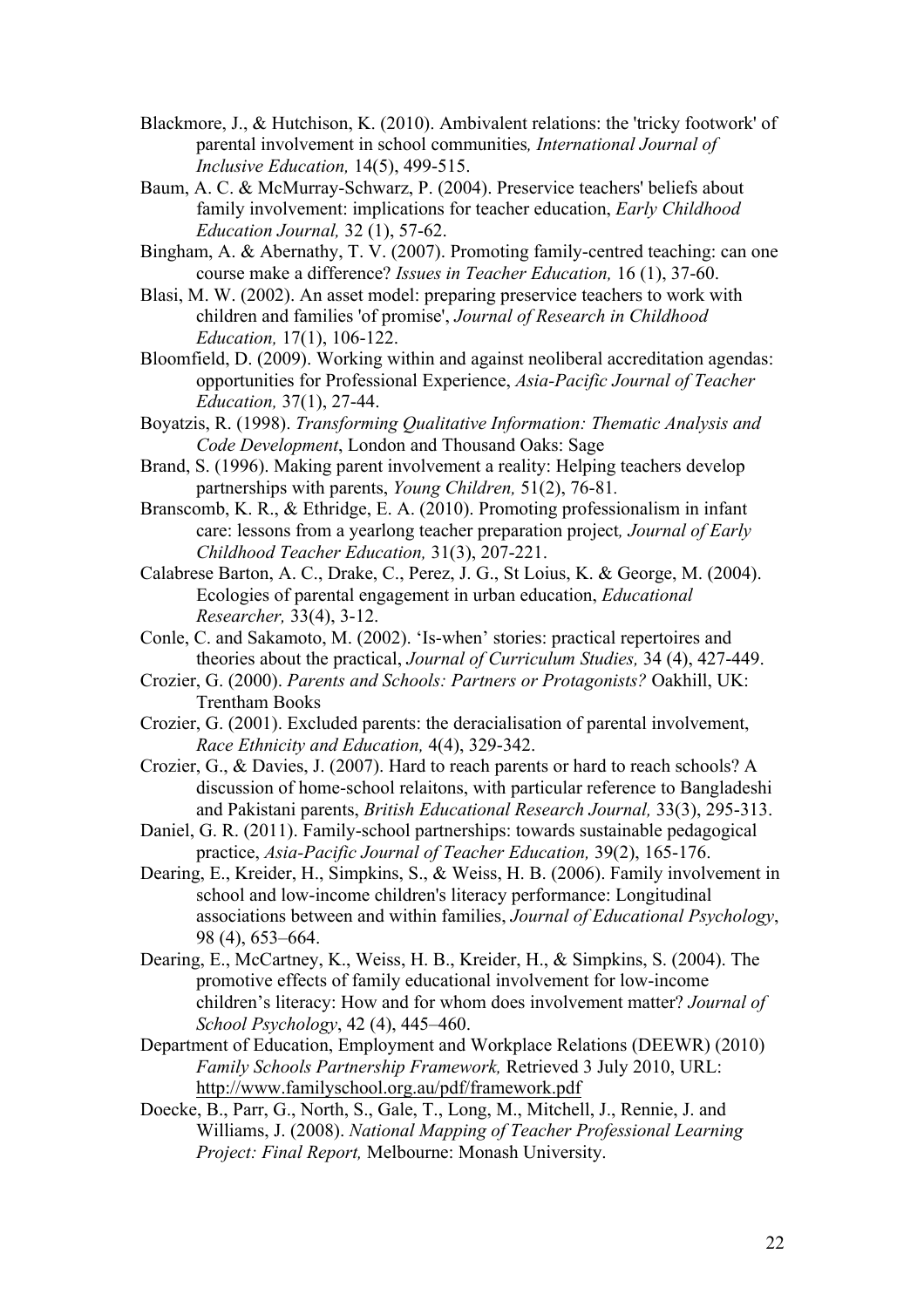Emerson, L., Fear, J., Fox, S., & Sanders, E. (2012). *Parental engagement in learning and schooling: Lessons from research,* A report by the Australian Research Alliance for Children and Youth (ARACY) Canberra: Family-School and Community Partnerships Bureau

Epstein, J. L. (2001). *School, Family, and Community Partnerships: Preparing Educators and Improving Schools*, Boulder, CO: Westview Press.

Ferrara, M. M. & Ferrara, P. J. (2005). Parents as partners: raising awareness as a teacher preparation program, *The Clearing House*, 79 (2), 77-82.

Freeman, R. (2010). Home, school partnerships in family child care: providers' relationships within their communities*, Early Child Development and Care,*  First published on: 10 August 2010 (iFirst).

Goldstein, L. S., & Freedman, D. (2003). Challenges enacting caring teacher education, *Journal of Teacher Education,* 54(5), 441-454.

Hands, C. M. (2010). Why collaborate? The differing reasons for secondary school educators' establishment of school-community partnerships*, School Effectiveness and School Improvement,* 21 (2),189-207*.*

Hargreaves, A. (1999). *Professionals and Parents: A Social Movement for Educational Change.* Keele University, Retrieved 1 September 2011, URL: http://www.keele.ac.uk/depts/ed/kisnet/interviews/hargreaves.htm

Hiatt-Michael, D. (Ed.) (2001). *Promising Practices for Family Involvement in School,* Greenwich, CT: Information Age Publishing, Inc.

Hujala, E., Turja, L., Gaspar, M. F., Veisson, M., & Waniganayake, M. (2009). Perspectives of early childhood teachers on parent-teacher partnerships in five European countries, *European Early Childhood Education Research Journal,*  17(1), 57-76.

Jeynes, W. (2010) *Parental Involvement and Academic Success,* New York: Taylor & Francis

Jordan, C., Orozco, E. and Averett, A. (2002). *Emerging Issues in School, Family, and Community Connections,* Austin, Texas: Southwest Educational Development Laboratory.

King, N. (2004). Using interviews in qualitative research, in C. Cassell and G. Symon (Eds.) *Essential Guide to Qualitative Methods in Organizational Research,*  (pp. 11-22). London and Thousand Oaks: Sage.

Lasky, S. (2000). The cultural and emotional politics of teacher-parent interactions, *Teaching and Teacher Education,* 16 (8), 843-860.

Lawson, M.A. (2003). School–family relations in context. Parent and teacher perceptions of parent involvement*, Urban Education,* 38 (1), 77–133.

McConchie, R. (2004). *Family-Schools Partnerships: Issues Paper,* Australian Council of State School Organisations and Australian Parents Council, Retrieved 1 July 2011, URL: http://www.acsso.org.au/fspissuespaper.doc

Macfarlane, K. (2008). Playing the game: examining parental engagement in schooling in post-millennial Queensland*, Journal of Education Policy,* 23(6), 701-713.

Macfarlane, K. (2009). Navigating a teracherous game: conceptualising parental involvement in contemporary Queensland schooling, *British Journal of Sociology of Education,* 30(5), 563-576.

Macgregor, R. (2005). *Professional development for family-school partnerships: revaluing both sides of the coin,* Family-School & Community Partnerships Bureau, Retrieved 1 September 2011, URL: http://www.familyschool.org.au/pdf/profdev\_fsp.pdf